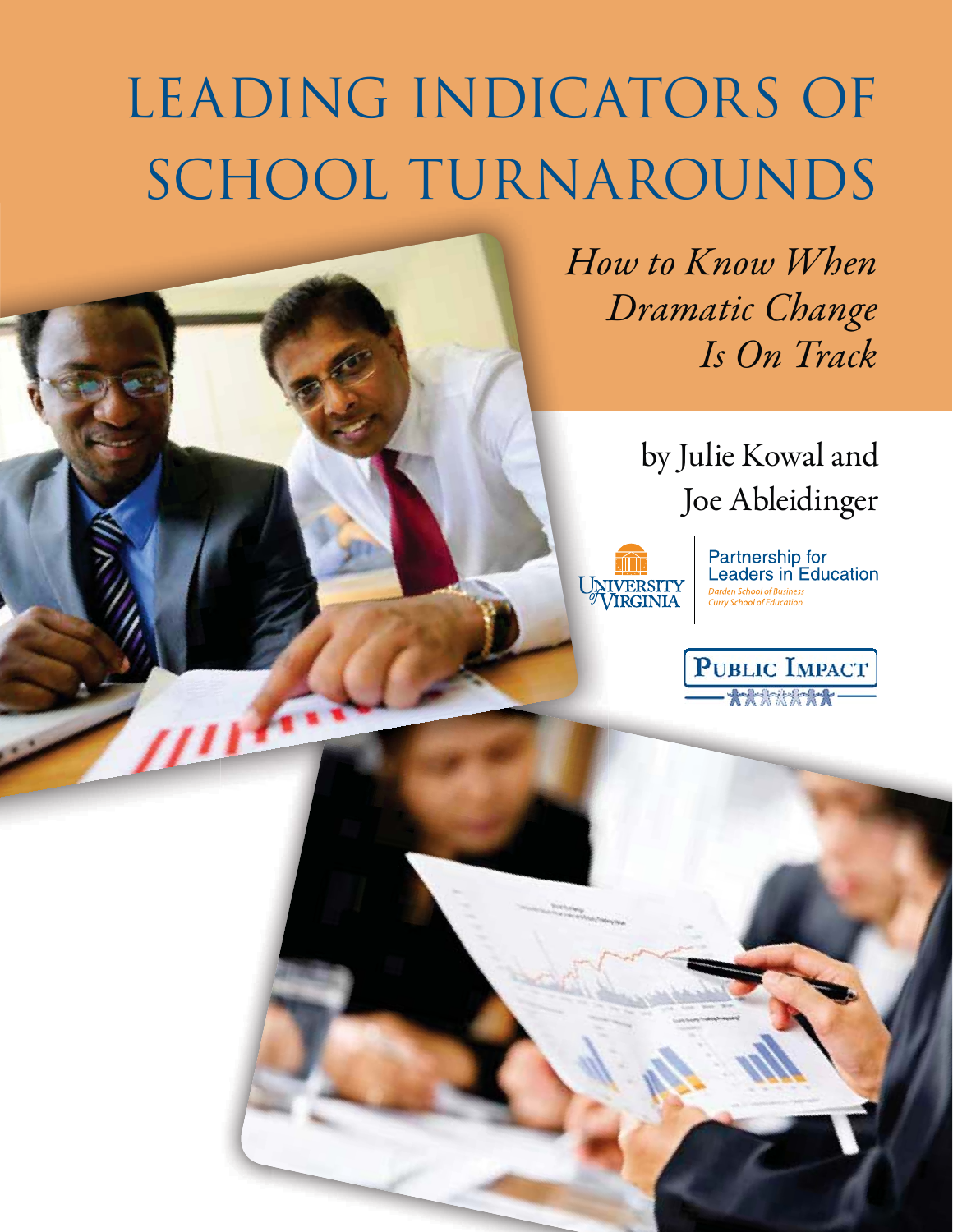#### About the Authors

Julie Kowal is a senior consultant with Public Impact. She consults and leads teams to offer research-based guidance on several challenging policy and management issues in education, including teacher quality, evaluation, retention, and compensation; and dramatic change in persistently underperforming schools. Ms. Kowal recently led Public Impact's involvement in several applications for the federal Race to the Top and Investing in Innovation competitions. An alumna of AmeriCorps NCCC and Public Allies DC, Ms. Kowal earned her law degree with honors from the University of North Carolina at Chapel Hill.

Joe Ableidinger is a consultant with Public Impact. His work focuses on a variety of education policy issues, including emerging technologies in education, teacher and leader policy, and charter schools. Before joining Public Impact, Mr. Ableidinger taught high school English with the Fulbright Program in Korea and started a family resource center at an underperforming elementary school as an AmeriCorps VISTA Volunteer. Mr. Ableidinger received his B.A. with highest honors from Duke University, his master's in public administration from the John F. Kennedy School of Government at Harvard University, and his law degree with honors from Harvard Law School.

#### Acknowledgements

This report was made possible by the support of the University of Virginia's Darden/Curry Partnership for Leaders in Education and its School Turnaround Specialist Program. The authors are grateful to Jeff Kutash of FSG, Emily Pallin of Mass Insight Education, and Eileen Reed of ERS Consulting for their thoughtful reviews and insights. We are also indebted to Bryan Hassel and Emily Ayscue Hassel for their editing, and to Jacob Rosch of Public Impact for his research assistance. Finally, we would like to thank Sharon Kebschull Barrett for careful editing, and April Leidig-Higgins for the design of the report.

Leading Indicators of School Turnarounds: How to Know When Dramatic Change Is On Track was made possible by the support of



Partnership for<br>Leaders in Education

© 2011 Public Impact, Chapel Hill, NC

© 2011 University of Virginia's Darden/Curry Partnership for Leaders in Education, Charlottesville, VA

Public Impact is a national education policy and management consulting firm based in Chapel Hill, NC. We are a team of researchers, thought leaders, tool-builders, and onthe-ground consultants who help education leaders and policymakers improve student learning in K–12 education. For more on Public Impact and our research, please visit: www.publicimpact.com.

Public Impact encourages the free use, reproduction, and distribution of this working paper for noncommercial use. We require attribution for all use. For more information and instructions on the commercial use of our materials, please contact us at www.publicimpact.com.

#### Please cite this report as:

Kowal, J., & Ableidinger, J. (Public Impact). (2011). Leading indicators of school turnarounds: How to know when dramatic change is on track. Charlottesville: University of Virginia's Darden/Curry Partnership for Leaders in Education. Retrieved from www.DardenCurry.org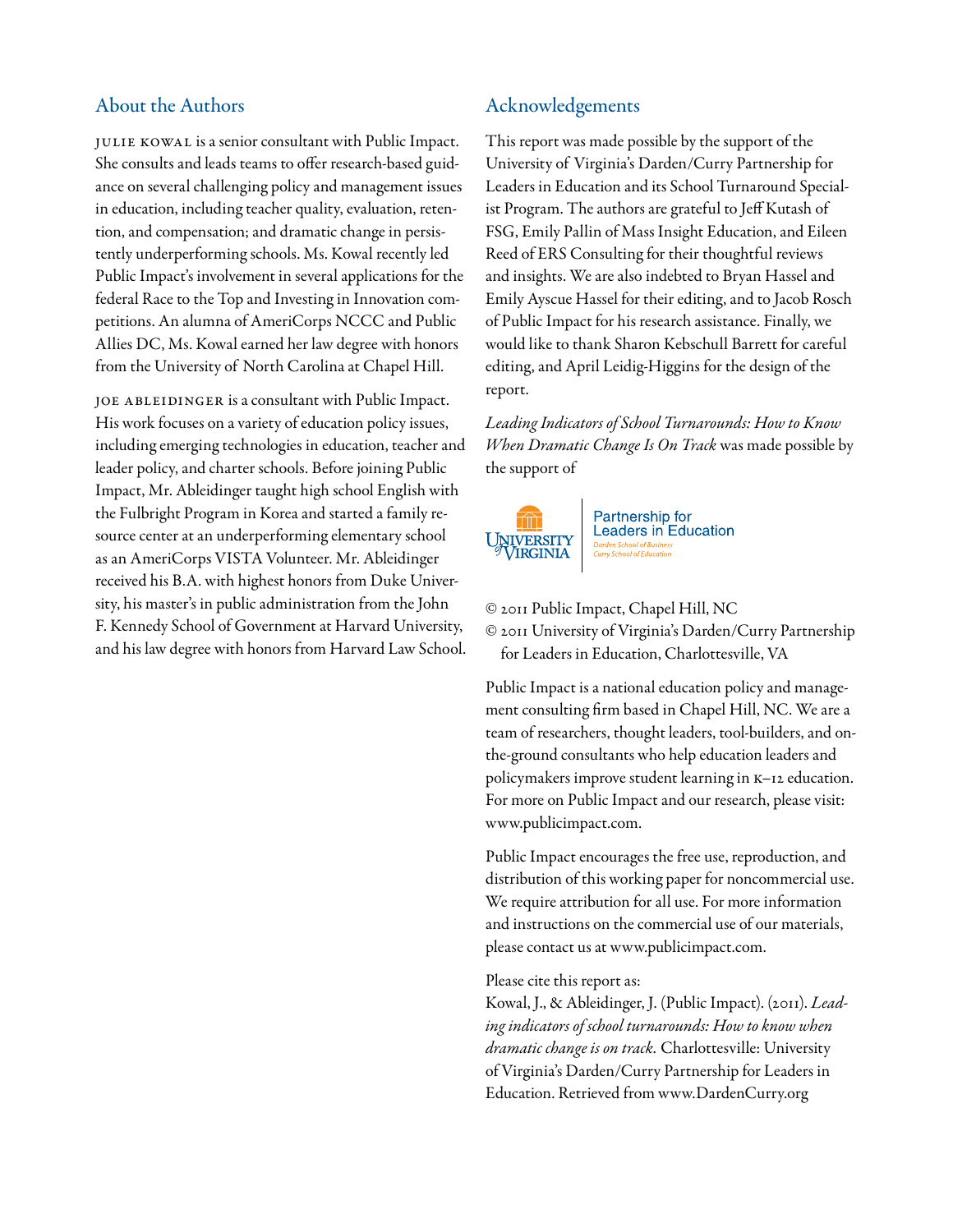

#### Executive Summary

 I n recent years, national policymakers have placed new emphasis on "school turnarounds" as a strategy for rapid, dramatic improvement in chronically failing schools, calling on education leaders to turn around performance in the 5,000 lowest-achieving schools nationwide. This goal may seem daunting, given the dismal success rates of school improvement efforts of past years. Indeed, even outside education — in for-profit businesses, nonprofit organizations and government agencies — bad-to-great turnaround and "major change" efforts succeed only about 30 percent of the time.

Given these odds, the success of the turnaround strategy in education will depend largely on the speed with which districts and leaders spot schools that are off-track and quickly redirect major change. **Leading indicators** are the early signs that leaders outside education use regularly to determine whether an organization is on the right track or destined to fail. In school turnarounds, leading indicators can provide early evidence about whether a school is on track — and if not, how to intervene to increase the odds of success.

In this report, we summarize the research and experience from other settings — including venture capital, franchising, and research and development in industries such as pharmaceuticals — in which leaders have long relied on leading indicators to enhance the likelihood of success. From these lessons, we identify key principles and processes to guide the design and use of leading indicators in education. By critically examining systems in other sectors, and analyzing potential lessons for school turnarounds, education leaders can bring the benefits of leading indicators to bear where it is not simply dollars but students' futures at stake.

In other sectors, organization leaders **identify a set of starting leading indicators** based on known success factors in the industry and the nature of the venture being monitored; **zealously monitor** those indicators for signs of impending success or failure; and then **act on what the indicators reveal**, using data to target assistance, modify investments, or redirect their focus.

# What Principles Should Guide Selection of Leading Indicators?

A group of core principles guides the selection of leading indicators in other sectors, where indicators are:

**Based on known success factors in similar settings.** Investors and organization leaders choose indicators based on factors that have been shown to contribute to organizational success in the past.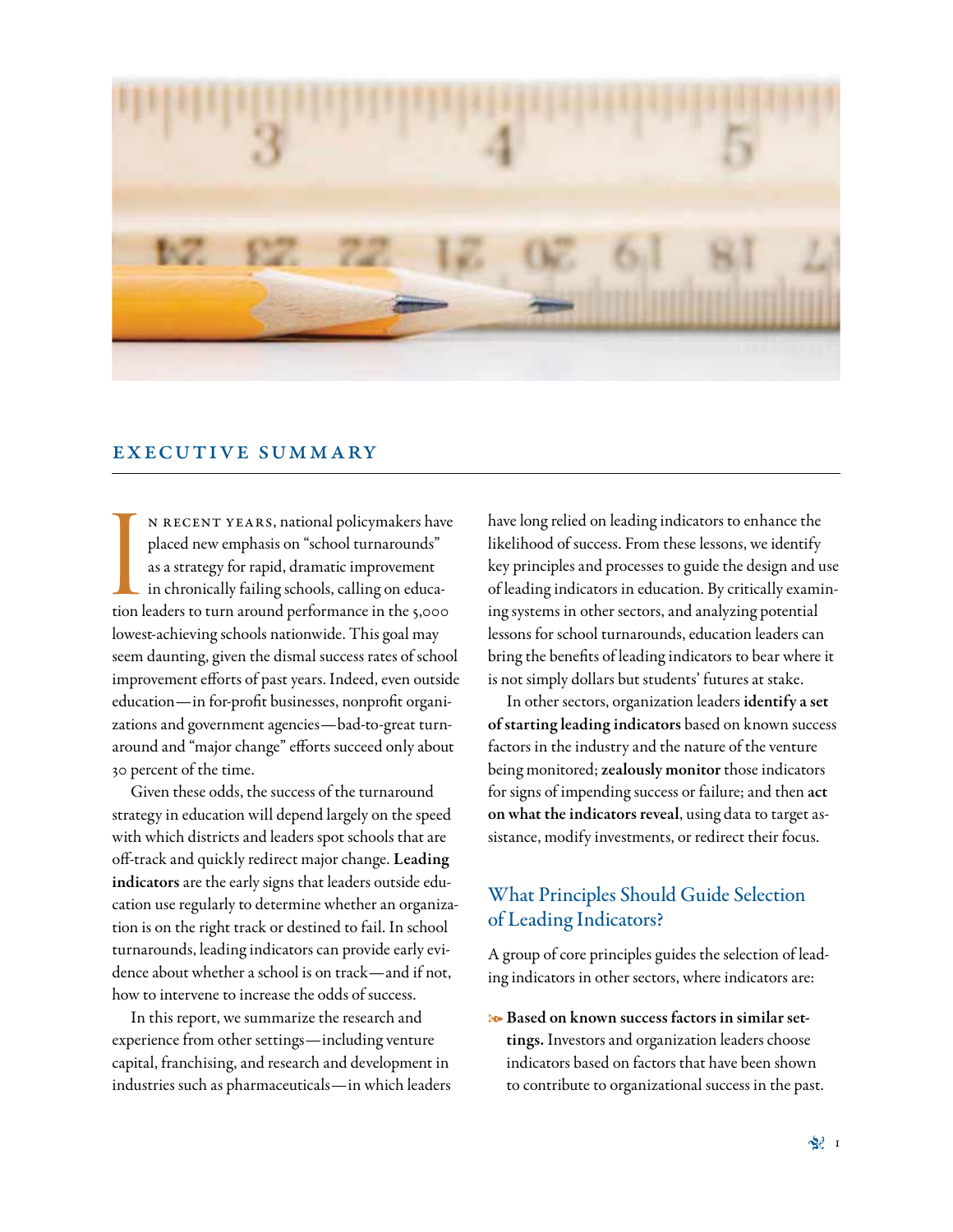Indicators may be grounded in rigorous research, specific past experiences, or standard practice in a given field.

- **So-** Constantly evolving to predict success at each **stage.** Successful organizations continually reassess and redefine individual indicators at each stage of an effort, and over time across all efforts, ensuring that each indicator they use can predict success.
- **So** Tailored to specific circumstances and settings. Leading indicators are finely tailored based on industry-, market-, and situation-specific predictors of success. Initial sets of indicators, often selected before an effort begins, form the basis for ongoing monitoring and evaluation.
- **Based on specific timetables.** Organization leaders in other sectors pay careful attention to when progress is made. Timing is especially crucial for achieving progress on certain key indicators, which may have a domino effect on progress on other key indicators and long-term outcomes.

# How Should Schools and Districts Monitor Leading Indicators?

After selecting a set of leading indicators, organizations in other sectors monitor progress rigorously, setting guideposts and using indicators to analyze prospects for long-term performance. In these other sectors, monitoring is:

- **SC** Frequent and ongoing. Monitors-including venture capitalists, franchisors, and R&D managers — examine progress in their ventures frequently and on an ongoing basis. While some indicators may be designed for only annual or semiannual review, several are designed to allow much more frequent monitoring, such as quarterly, monthly, weekly, or even daily in some cases.
- **Hands-on.** Monitors are typically intimately involved in the operations of the organizations they monitor, such as by consulting with leaders on key decisions, conducting frequent site visits, engaging in regular communications, serving on boards, and recruiting members of the management team.

**So-** Tailored to needs and current circumstances. Monitors tailor their approaches over time based on information they receive about an organization's success and future prospects. They often increase or decrease their monitoring or their level of investment over time in response to what leading indicators reveal.

# How Should Schools and Districts Put Leading Indicators to Use?

Organizations in other sectors use what they learn through leading indicators to make strategic decisions that alter operations and dramatically improve outcomes. Their actions take many forms, but generally fall into one of two broad categories:

- **Intervention, from targeted assistance to major change.** Signs of impending failure may trigger intense assistance, increased involvement by investors and monitors in key decisions, or a release of the investment entirely.
- **Increased autonomy or other reward.** Early, dramatic success as shown by leading indicators may prompt organizations to decrease the intensity of their oversight. Positive initial results may also serve as "green lights," allowing projects to continue or even triggering increased investment.

### Key Actions for State and District Leaders

The principles and strategies that other sectors use in developing, monitoring, and acting upon leading indicators provide important guidance for district leaders, state departments of education, and other partners as they embark on and monitor school turnarounds. By collecting and acting upon the information provided by leading indicators, education leaders will be able to intervene rapidly to increase cumulative success rates over time. On page 13 (Table 1), we present suggestions for district, state, and other education leaders to identify leading indicators for their own turnaround schools. Table 2 on page 17 sets out a proposed timetable to guide tracking of leading indicators in turnaround schools.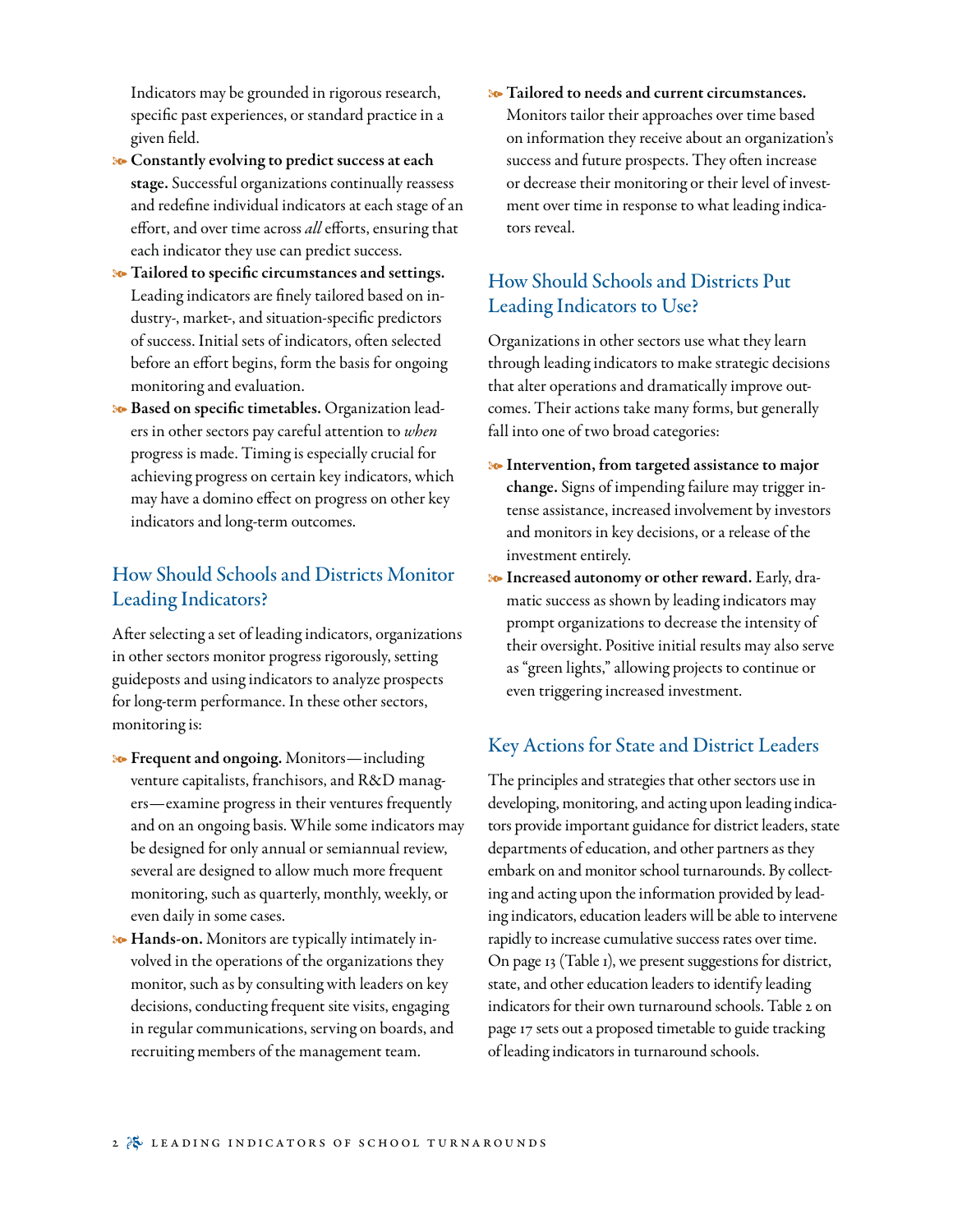As they consider these recommendations and design and implement their own systems of leading indicators in turnaround schools, education leaders can build on the experience base in other sectors by:

- 1. **Starting with known success factors.** In turnaround schools, this includes the competencies of the turnaround leader, the leader's actions, steps that all staff members take to achieve goals according to plan, and common routines that must improve in any school seeking learning gains.
- 2. **Monitoring turnaround schools frequently and intimately.** Most districts and states need to monitor turnaround schools much more often than they do, collecting and analyzing data on a monthly or quarterly basis. Monitoring should also involve hands-on, active engagement such as weekly site visits and collaboration by district, state, or partner staff.
- 3. **Acting on early indicators of success or failure.**  Where leading indicators show that an effort is

not on track, states and districts must be willing to provide targeted intervention and, if that fails, pursue dramatic change. Early indicators of success in turnaround schools might prompt decreased monitoring, performance rewards, or opportunities for highly capable leaders to extend their reach to more students. Early indicators of failure, on the other hand, should lead to targeted assistance or a new attempt at major change.

4. **Collecting mountains of data, and narrowing to the most predictive over time.** Because success factors in school turnarounds are just beginning to be understood, district and state leaders should begin with expansive data collection on numerous possible leading indicators, and narrow the list over time to those indicators that have the strongest and most persistent connections to student success.

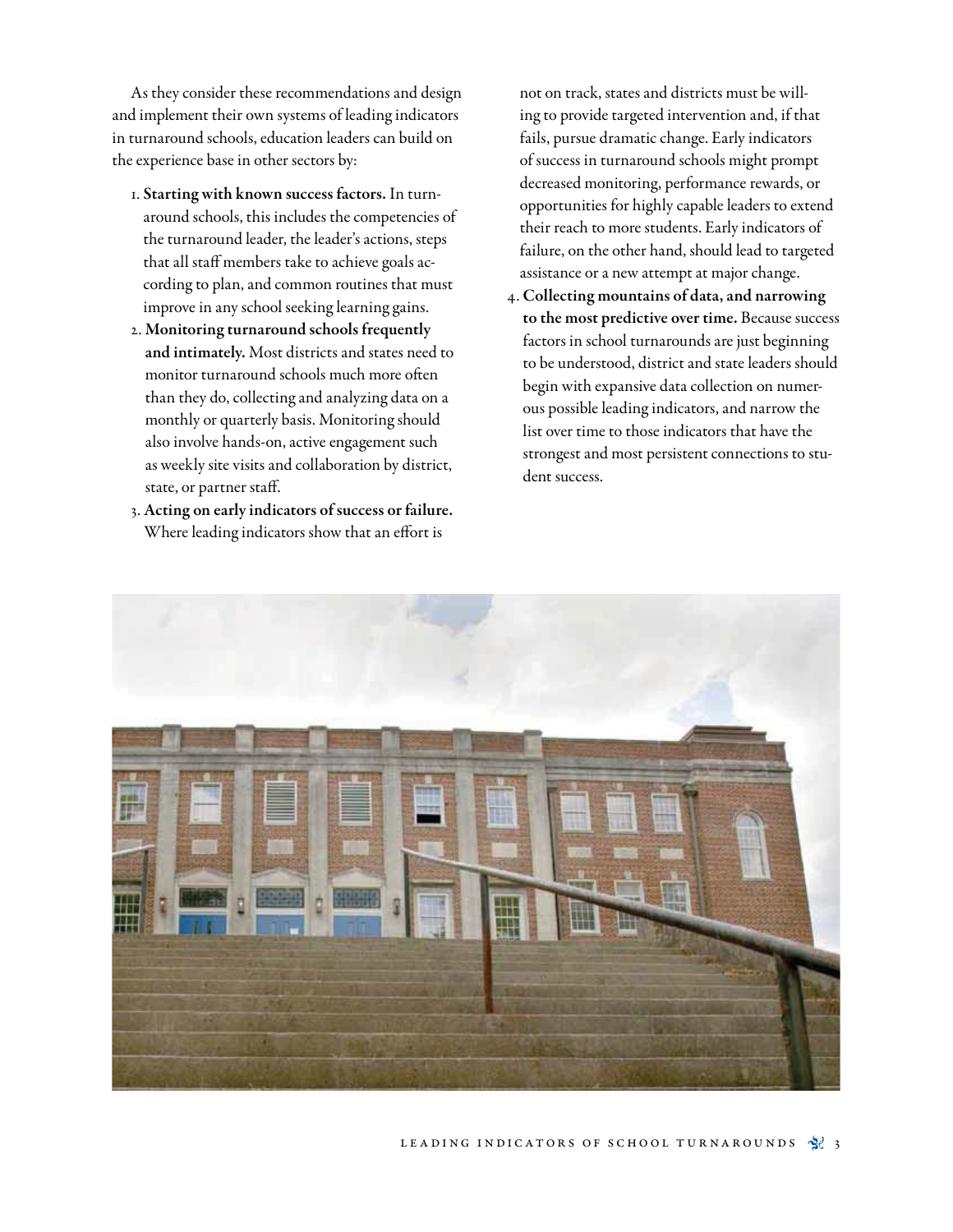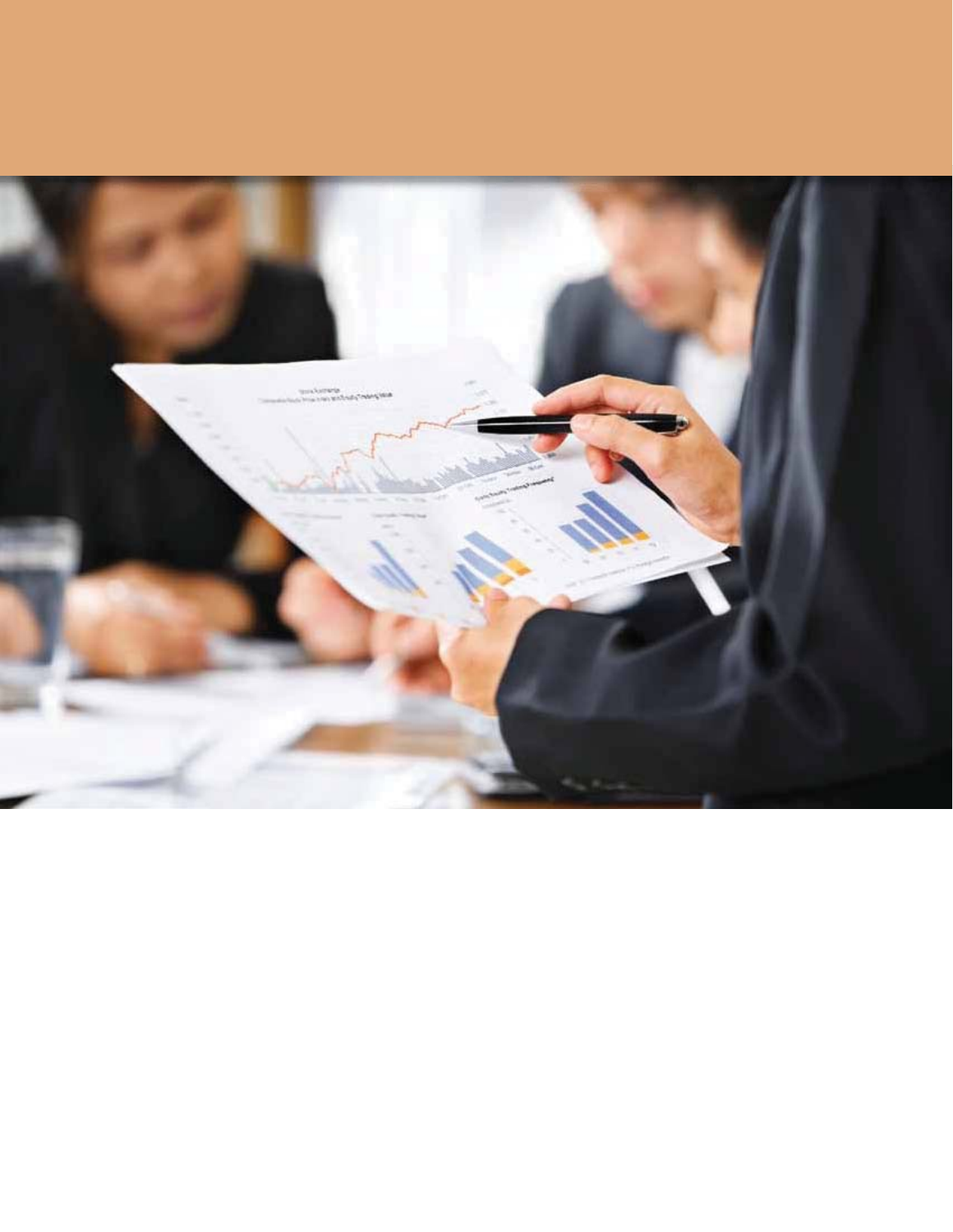$\begin{bmatrix} 1 \\ 1 \\ 1 \\ 2 \end{bmatrix}$ n too many schools across the country, we fail to equip our students with the skills they need to succeed in college, work, and life. In elementary and middle school, far too few students receive the basic foundation necessary to prepare them for the demands of high school. Nationwide, proficiency rates among elementary and middle school students in reading and math hover between 20 and 50 percent.<sup>1</sup> Of the students who make it to high school, too many fail to graduate: one in 10 American high schools lose more than 40 percent of their students between ninth and 12th grades.<sup>2</sup> Students who do graduate from high school often leave without the necessary skills to thrive in college or the workforce: more than one-third of all college students require remedial courses to acquire basic skills, and minority and low-income students are even more likely to need remediation.<sup>3</sup>

These national and state averages mask significant differences in the quality of education provided to students in individual districts and schools. An enormous number of students are trapped in persistently lowachieving elementary and middle schools and "dropout factory" high schools, which serve high proportions of students failing to meet state standards year after year.<sup>4</sup> Even though the number of such schools has decreased in recent years, the rate of progress is far too slow to

Policymakers are increasingly focusing on "turnarounds" as a strategy for rapid, dramatic improvement in persistently low-achieving schools.

meet national goals for high school graduation and postsecondary education.5

Our nation has struggled for decades to solve the intractable problem of dramatically improving these chronically failing schools. Although there are noted exceptions, the vast majority of the lowest performing schools have not changed course, either because they have received insufficient support or they have tried weak or only piecemeal interventions.

In response to a heightened awareness nationally about the consequences of our persistently low-achieving schools, policymakers have increasingly focused their efforts on "turnarounds," one strategy for rapid, dramatic improvement typically led by a new principal with a new or newly empowered staff. Today, this approach is central to federal education policy and to reform efforts in many states and districts, with specific calls to turn around the 5,000 lowest achieving schools nationwide.7

This goal may seem daunting, given the dismal success rates of school improvement efforts of past years. Even outside education — in for-profit businesses, nonprofit organizations and government agencies — bad-togreat turnaround and "major change" efforts succeed only about 30 percent of the time. If turnarounds are more difficult in public education due to restrictive policies, talent shortages, and other constraints, the success rate of school turnarounds may well be even lower, and perhaps significantly lower.<sup>8</sup>

Does this mean the situation is hopeless? Are we doomed to a success rate no better than 20 or 30 percent?

The answer depends on a critical variable: the speed with which we "retry" change when our initial attempts fall short.<sup>9</sup> If we allow unsuccessful schools to languish in improvement for five years or more, our cumulative success rate in turnarounds will indeed hover around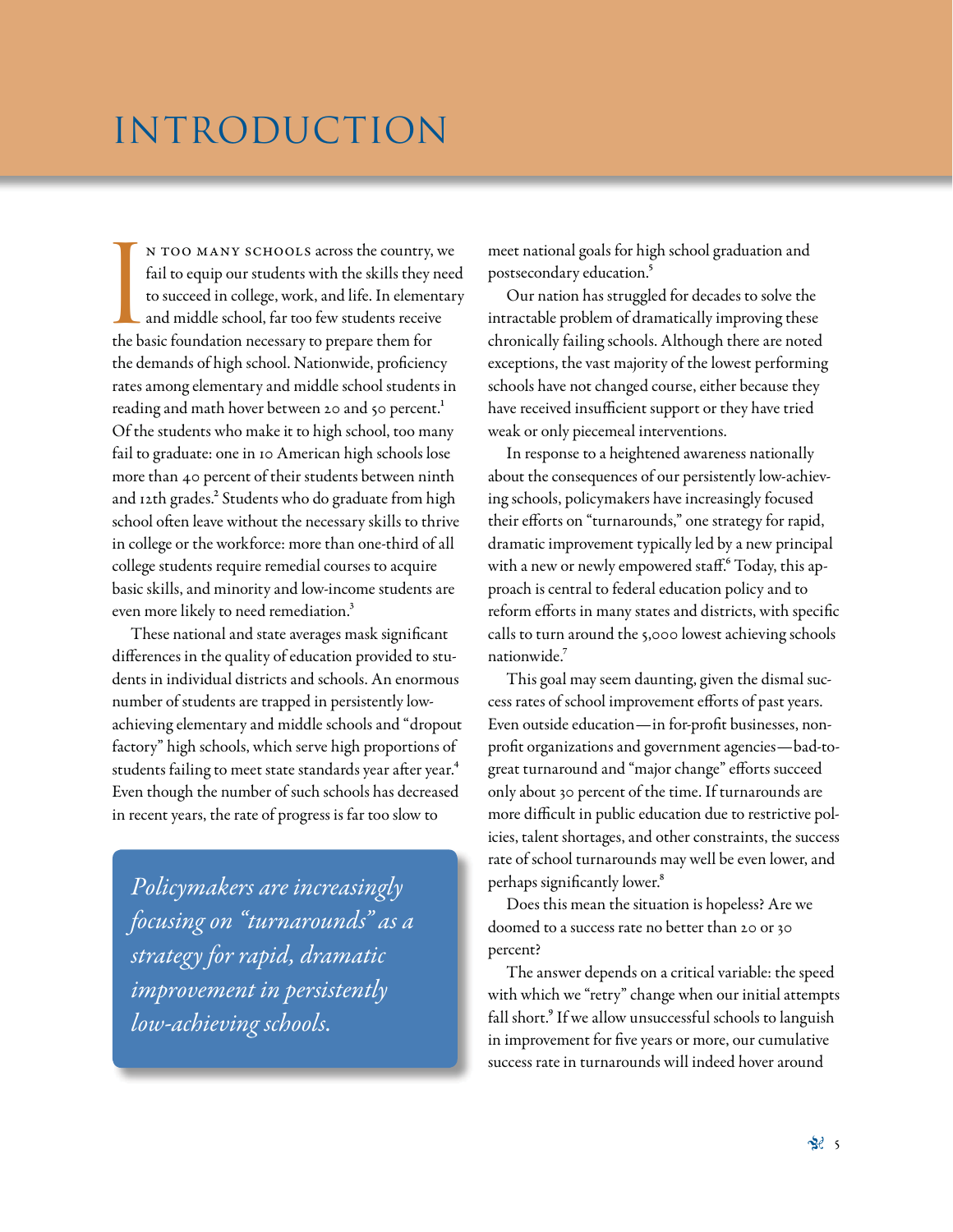With more and better information about successes and failures early in turnaround efforts, district leaders, state departments of education, and other partners will be able to take action to increase schools' cumulative success rates over time.

20 or 30 percent, if that. But if we spot schools that are off-track early and quickly redirect major change efforts, we can do much better over time.

Even if only 30 percent of individual turnaround attempts succeed, by redirecting turnaround efforts in schools that are not on the right track we could increase the cumulative success rate dramatically over time<sup>10</sup>

To retry major change more rapidly, though, leaders need information about which turnaround efforts are on a path to success or failure. In any major change effort, there are early signs — **leading indicators** — that an organization is on the right track, or is doomed to become a statistic. These early signs matter particularly in the turnaround context, where dramatic improvements rely in large part on changes and activities that take place in the first few weeks and months of the effort.<sup>11</sup> In education, we can make much better use of leading indicators to differentiate which turnaround efforts are going well, and which require redirection. With more and better information about successes and failures early in the effort, district leaders, state departments of education, and other partners will be able to take action in turnaround schools to increase cumulative success rates over time. Although some evidence suggests it can take three to five years to see the full impact of a successful turnaround effort, leading indicators allow us to gauge, far earlier, which schools will end up succeeding and which are destined for failure. In this way, leading indicators empower education officials with a strong basis for intervening in turnarounds without waiting several years to examine results.

# Lessons from Other Sectors about Leading Indicators in Education

Most education leaders are not accustomed to thinking about, collecting, or using leading indicators in meaningful ways. Improvement efforts in education are typically designed to permit extended periods of failure before leaders intervene with major change (such as with a new leader, charter operator, or different governance structure), even in schools where very few students meet learning standards. Indeed, the current iteration of the Elementary and Secondary Education Act codifies six years of continued failure without major improvement as an acceptable timeframe.<sup>12</sup>

The current federal administration has begun to use the concept of leading indicators to track major change efforts in schools, by requiring states and districts that receive School Improvement Grant funds to report data annually about a number of early factors that may affect learning gains, including student attendance, behavior, and school learning environments.<sup>13</sup> But the development, use, and refinement of leading indicators as a tool for enhancing the success of school turnarounds-in-progress remain largely uncharted territory. Fortunately, other sectors offer strong lessons for education as we move forward with the design and implementation of systems and decision-making processes tied to leading indicators. In the private sector, organizations use leading indicators to intervene early and forcefully to maximize returns on invested dollars. Shouldn't schools act just as decisively when children's futures hang in the balance?

In this report, we summarize the research and experience from other settings in which leaders have long relied on leading indicators to enhance the likelihood of success. These settings include venture capital, franchising, and research and development in industries such as pharmaceuticals.<sup>14</sup> In these settings, organiza-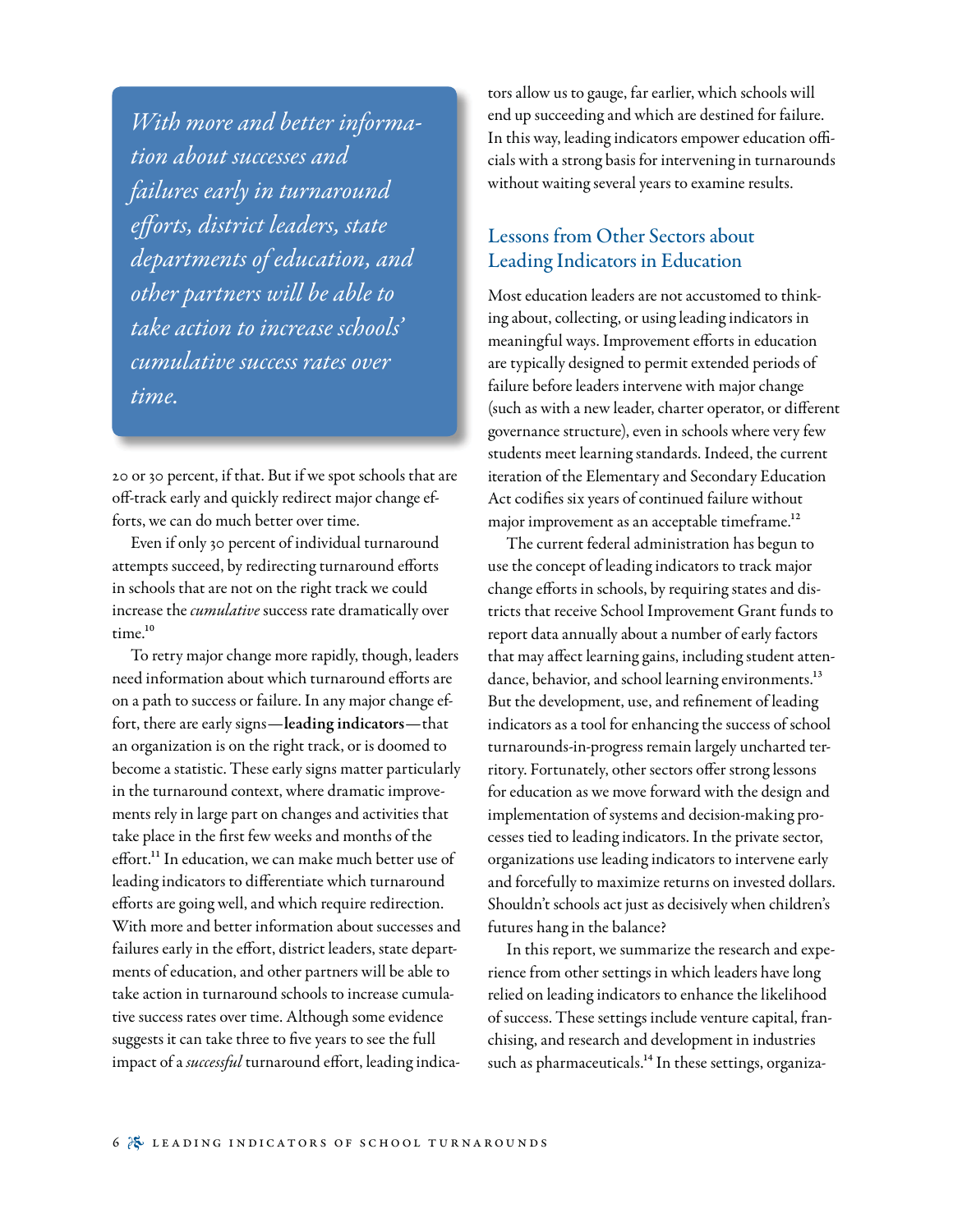

tions have developed systems to use leading indicators for making decisions that preserve time and money and improve financial and softer outcomes. We look to these settings because they resemble turnarounds in key respects: with new initiatives operating under intense pressure, low probabilities of success, and much at stake. In addition, while there is a limited research base on school turnarounds and the use of leading indicators in education, vast literature exists on the design

and use of leading indicators to inform key decisions and improve outcomes in other public (non-education), business, and nonprofit organizations. Although the indicators themselves can generally not be cut and pasted into the school turnaround context, the principles and processes used in other sectors provide critical guidance for designing and using a unique set of indicators in education.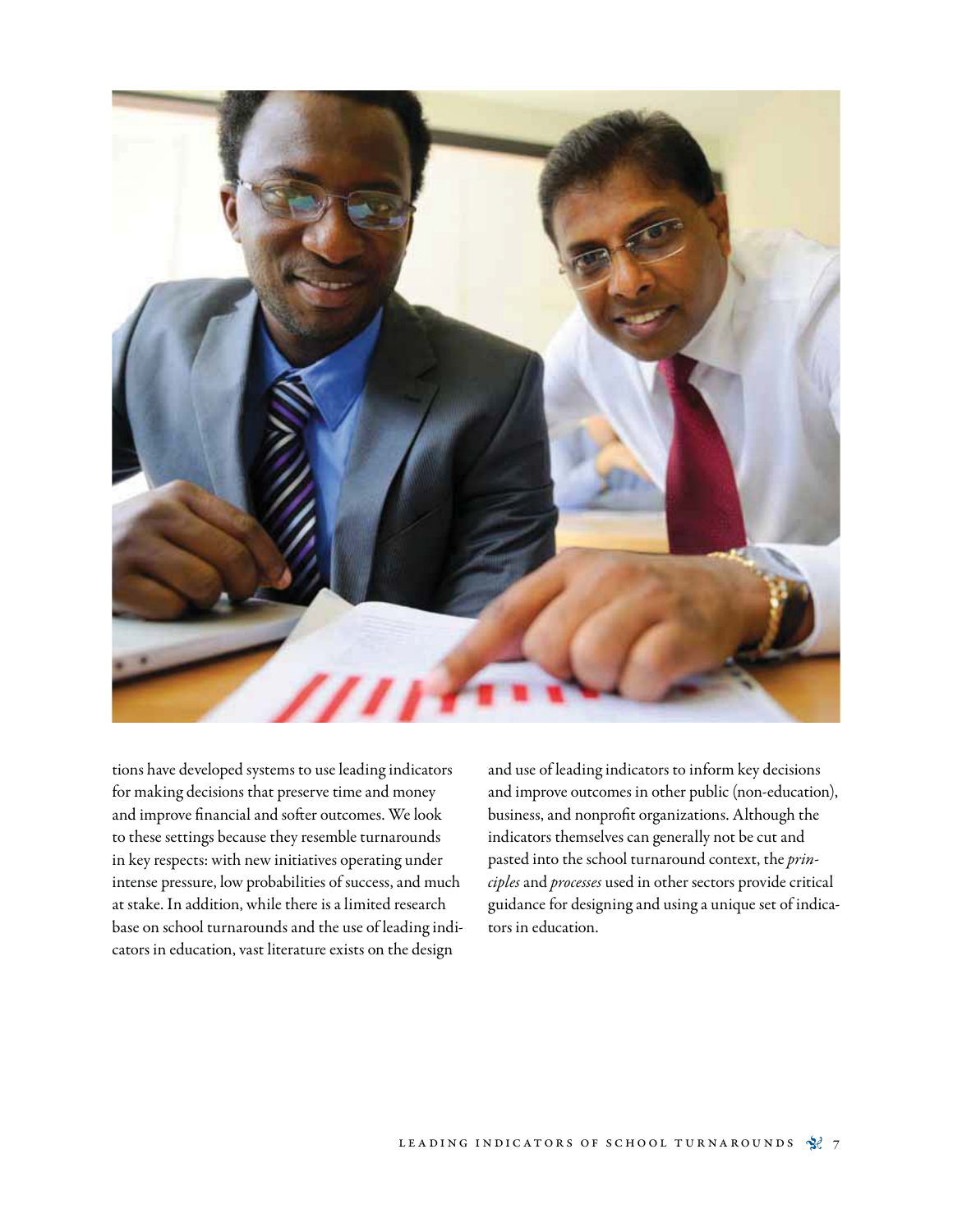# Designing Leading Indicator Systems for Turnaround Schools

NOW CAN WE meaningfully integrate<br>leading indicators into education turn<br>arounds? In other sectors, three generations of the design and implements leading indicators into education turnarounds? In other sectors, three general steps shape the design and implementation of effective systems.

- 1. First, leaders **identify** a set of starting leading indicators based on known success factors in the industry and the nature of the venture being monitored.
- 2. Second, they **zealously monitor** these indicators for signs of impending success or failure.
- 3. Finally, they **act** on what the indicators reveal, using data to target assistance, modify investments, or redirect focus.

In the following sections, we discuss each of these steps in turn. For each, we examine the methods used in other sectors and offer initial thoughts about how they might apply to turnarounds in education.

# What Principles Should Guide Selection of Leading Indicators?

A core set of principles guides the selection of leading indicators in other sectors. These principles can provide crucial guidance for district and state leaders to choose leading indicators for school turnarounds. Leading indicators should be:

- **based on known success factors in similar settings;**
- **so** constantly evolving to predict success at each stage;
- **So** tailored to specific circumstances and settings; and
- **Sc** based on specific timetables.<sup>15</sup>

In Table 1 on page 13, we build on the following factors known to contribute to successful turnarounds in education, to present suggestions for district, state, and other education leaders to identify leading indicators for their own turnaround schools.

#### Leading indicator principle #1: Based on known success factors.

Across a variety of industries, investors and organization leaders choose leading indicators based on factors that have been shown to contribute to organizational success in the past. These factors may be backed by rigorous research, be generally accepted in the field, or arise from the leader's own previous experiences. No matter the source, leaders have good reason to believe that certain early factors will contribute to the success of a new venture — whether a new investment, franchise, or research initiative — and watch them to track early progress. State, district, and other education leaders can use these same types of success factors to track progress in turnaround schools.

In other settings, research, time, and experience have shown three primary factors — the characteristics of the leader, the makeup of the management team, and the organization's connections with key players and resources — to consistently predict the success or failure of a new venture (see "Identifying Success Factors in Other Industries").

The education sector still has a lot to learn about which factors matter most for successful school turnarounds. But an emerging research base, drawing from experience in other sectors as well as successful turnaround schools, is beginning to clarify several key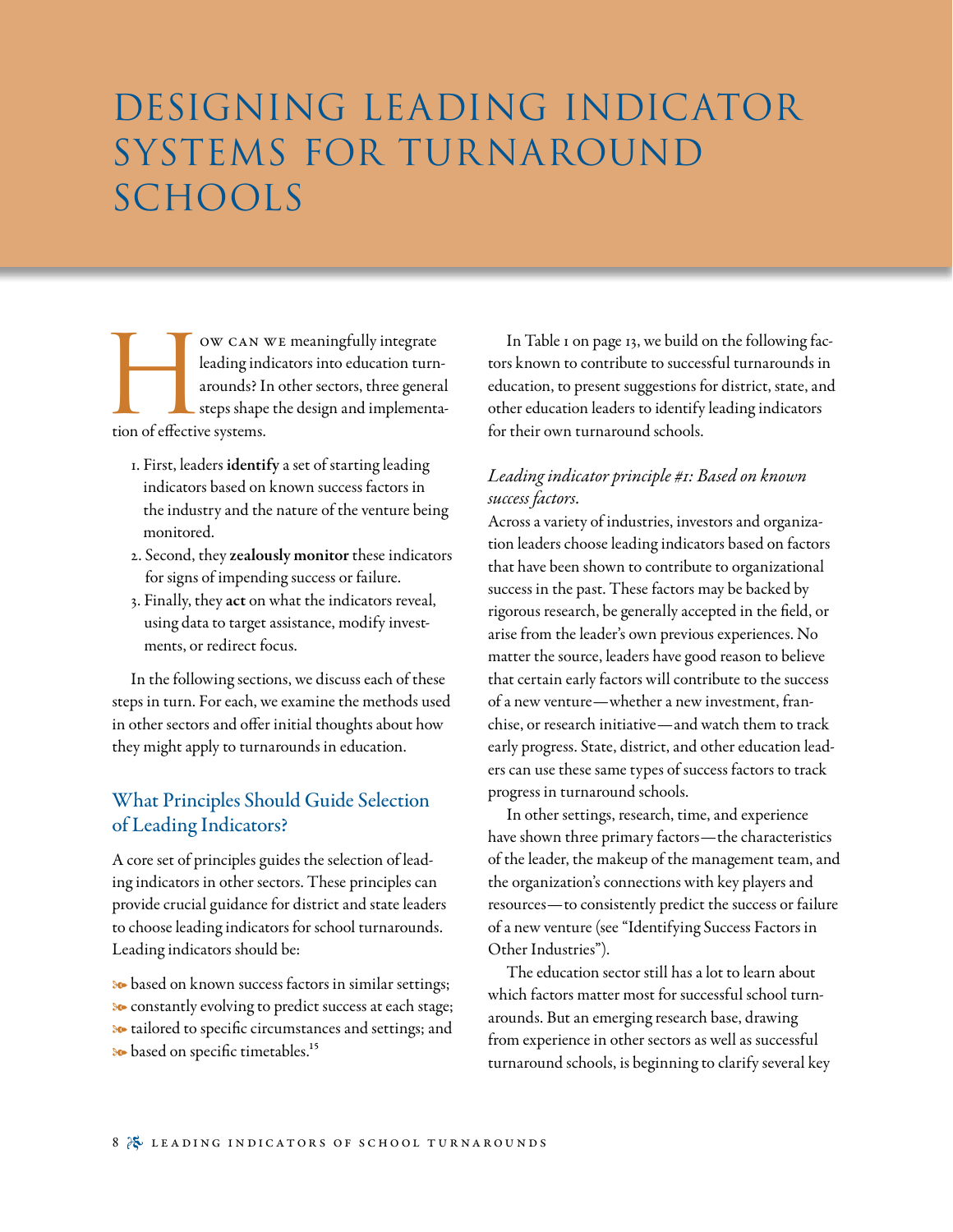# Identifying Success Factors in Other Industries

In other industries, leaders rely upon research, time, and experience to identify key characteristics and behaviors that have been shown to predict success in a new venture. In franchising and venture capital, for example, leaders keep a close eye on three major factors to learn whether their investments are on track:

Leader characteristics. Through research, time, and experience, venture capitalists have discovered that certain qualities of entrepreneurs consistently predict the success or failure of new ventures. In their initial selection of portfolios, venture investors typically pay close attention to these characteristics in the leader—such as evidence of staying power, ambition, ability to handle risk, and attention to detail.<sup>16</sup> Many also monitor the degree to which entrepreneurs engage in behaviors that demonstrate these qualities, relying on these as leading indicators of success or failure for the venture.<sup>17</sup>

Makeup of the management team. Smart investors know that the completeness of a venture's leadership team and its combined experience will be crucial to the organization's progress. Indeed, research in other sectors has confirmed a crucial connection between the makeup of a new leadership team and the company's success.18 In their initial investment decisions, they therefore pay attention to the size of the team, any previous experience members may have working together, and the chemistry between entrepreneurs and their teams.<sup>19</sup> After making an investment, they will also continue to monitor team size, relationships, and functioning as indicators of organizational health and progress.<sup>20</sup>

Connectedness with key players and resources. Research across sectors has shown that successful companies establish close ties with external organizations, including actual and potential customers, partners, and other allies.21 As they track the progress of their investments or franchisees, therefore, investors often gather data about the organization's ability to attract and maintain these ties as early evidence about whether external alliances will help the venture succeed.<sup>22</sup>

Several key factors that are necessary for turnaround success include: so the skills, habits, and behaviors of turnaround leaders; so the series of actions that turnaround leaders take; and so the support and flexibility that the school leader receives to do things differently.

factors that are necessary for success. These findings are not dissimilar to the known success factors in lowprobability events from other sectors. They include the skills, habits, and behaviors of turnaround leaders critical to their ability to turn the school around; the series of actions that education leaders should be able to observe in the school if the turnaround is truly on track; and the support and flexibility that the school leader receives from the external environment, including the district and/or the state.

Turnaround leader competencies. Research suggests that the competencies of successful turnaround leaders differ from those of successful leaders in already highperforming organizations. By examining these patterns of thinking, feeling, acting, and speaking, district and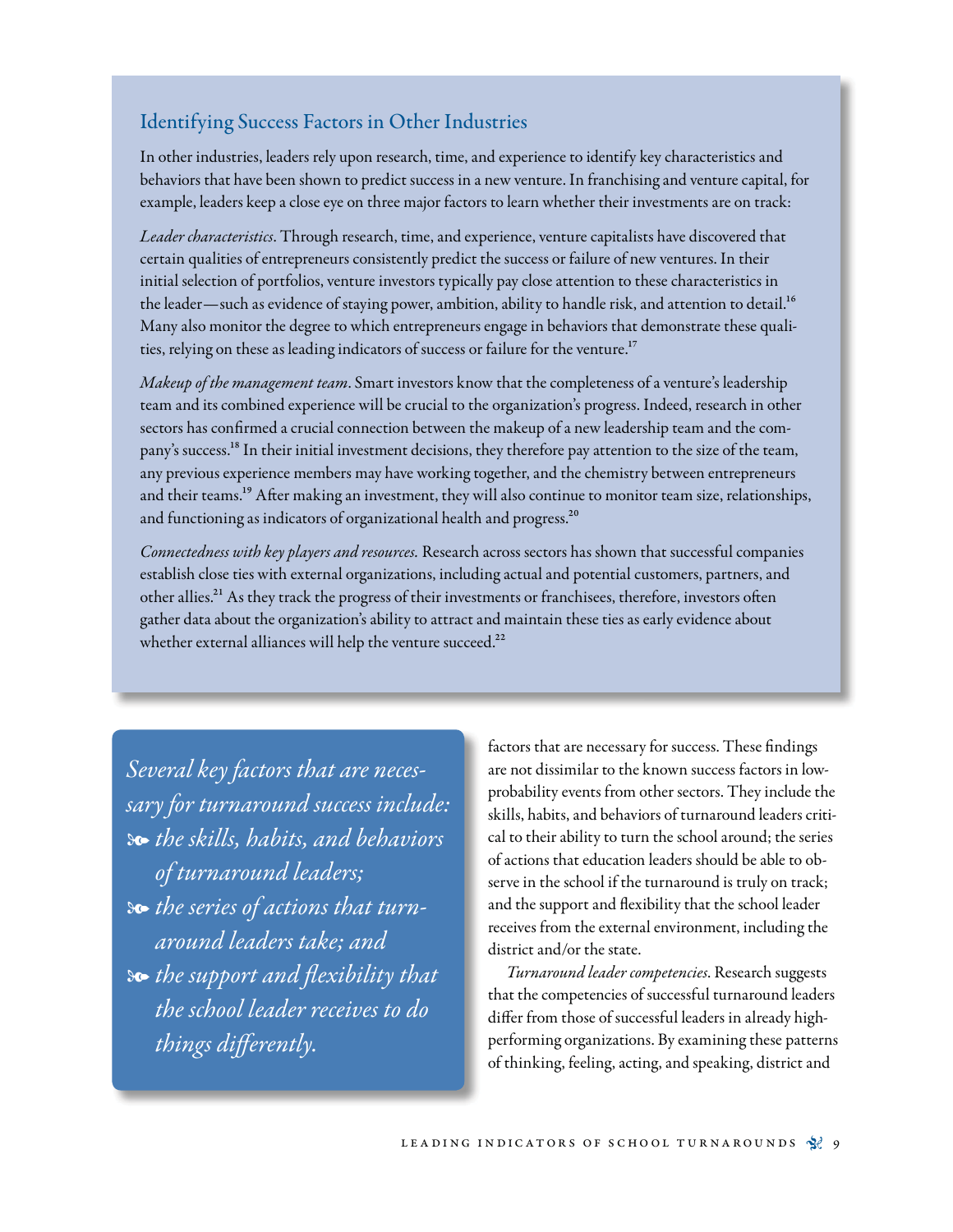state leaders can both identify and monitor principals who will have the best chance of success. The competencies of a turnaround leader include:

- Driving for results the leader's strong desire to achieve outstanding results and the task-oriented actions required for success.
- **B** Influencing for results motivating others and influencing their thinking and behavior to obtain results. Turnaround leaders cannot accomplish change alone, but instead must rely on the work of others.
- **So** Engaging in problem solving—including analysis of data to inform decisions; making clear, logical plans that people can follow; and ensuring a strong connection between school learning goals and classroom activity.
- So Showing confidence to lead staying visibly focused, committed, and self-assured despite the barrage of personal and professional attacks common during turnarounds.<sup>23</sup>

Turnaround leader actions. Research from across sectors, including turnaround schools, suggests that successful turnaround leaders also take a common set of actions to dramatically improve organizations. These actions include:

- **SC** Focusing on a few early wins Successful turnaround leaders choose a few high-priority goals with visible payoffs and use early success to gain momentum, motivate staff, and disempower naysayers. These wins must focus on high-priority, not peripheral, elements of organization performance. In schools, examples might include achieving very high attendance and low disciplinary rates in the first two months of the school year, or making huge leaps in learning progress in a targeted academic area, such as aiming by the end of the first semester to have 90 percent of fifth-graders on track to make grade level by year's end.
- **Breaking organization norms** In a failing organization, existing practices contribute to failure. Successful turnaround leaders break rules and norms. Deviating to achieve early wins shows that new action gets new results.
- **Bo** Pushing rapid-fire experimentation-Turnaround leaders press a fast cycle of trying new tactics, discarding failed tactics, and investing more in what works. They resist touting mere progress as ultimate success.
- **So** Getting the right staff, righting the remainder-Successful turnaround leaders typically do not replace all or even most staff at the start, but they often replace some key leaders who help organize and drive change. For the remaining staff, change is mandatory, not optional.
- **So** Driving decisions with open-air data-Successful turnaround leaders are focused, fearless data hounds. They choose their initial goals based on rigorous analysis. They report key staff results openly and often. They require all staff who participate in decision-making to share periodic results in open-air sessions, shifting discussions from excusemaking and blaming to problem-solving.
- Leading a turnaround campaign Leaders use a consistent combination of motivating and maneuvering tactics that include communicating a positive vision of success; helping staff personally feel the problems customers feel; working through key influencers; and silencing critics with speedy success.<sup>24</sup>

Evidence from early efforts suggests that some activities are common among school turnarounds regardless of the specific academic improvement goals the leader identifies. Common focuses include improving the school environment, student discipline, and staff behavior to create the conditions necessary for improved learning outcomes.25 Specific changes might include making scheduling or policy adjustments that improve student attendance; introducing and enforcing new behavior policies that dramatically reduce the number of disciplinary incidents, enabling teachers and students to focus on learning; or improving the school facility to make better use of instructional space and facilitate orderly, efficient class transitions. These are not the "early wins" described above, because by themselves they do not dramatically improve student learning. But most schools emerging from chronic failure need them to enable improved learning outcomes for students in any grade or subject. State and district leaders assessing a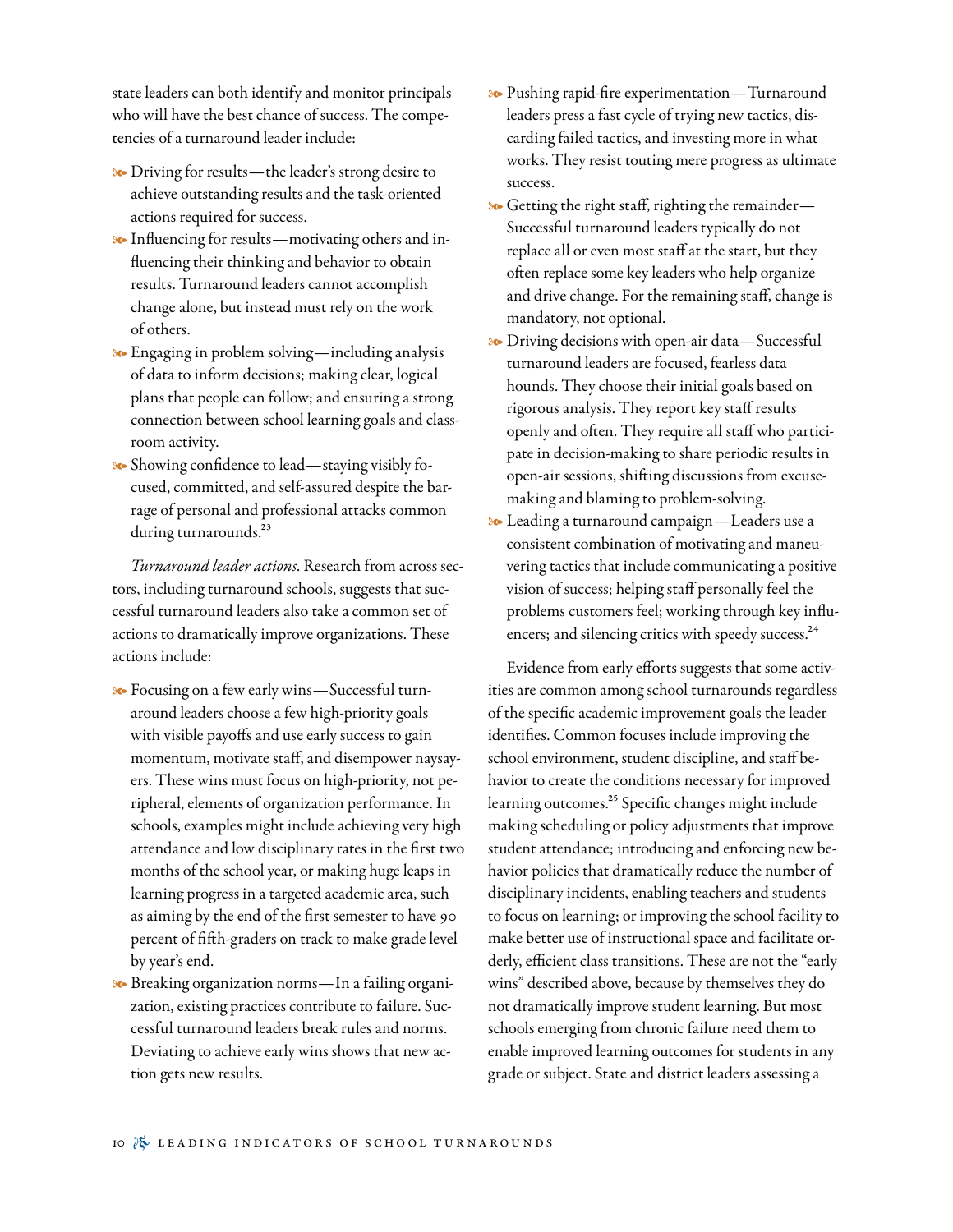

turnaround's likely success or failure will need to monitor both the presence and success of these activities very early on, along with any specific steps required to achieve the learning goals that the school leader identifies (see Table 1 on page 13).

Support and flexibility. Evidence also demonstrates that the district and state play an important role in supporting turnaround efforts, by providing leaders sufficient flexibility to do things differently to dramatically improve learning. Crucial district and/or state actions include granting turnaround leaders staffing and operational autonomies up front. By giving the right leaders the "big yes," districts and states allow principals the freedom to hire and dismiss staff in accordance with goals for the turnaround and what works for the student population. Districts and states must also provide support by monitoring and reporting on turnarounds — making sure that schools have access to the right data, and building positive pressure through public reporting of early results. In addition, district and

state leaders can aid turnaround efforts by proactively engaging the community in radical change, in particular by providing a stark look at current failure, creating a vision for the future, and publicizing early wins.<sup>26</sup>

#### Leading indicator principle #2: Constantly evolving to better predict success.

Successful organizations in other sectors continually reassess and redefine the individual indicators they use to track a venture's success, to ensure that indicators can predict success at each stage of the effort. Education leaders can take the same approach by continually assessing which indicators can predict success for school turnarounds, and changing data collection in future years accordingly.

In other settings, monitors and investors typically begin the monitoring process by collecting and analyzing mountains of data from a wide variety of sources, and refining them over time. For example, research on franchisors suggests that they collect both quantitative and qualitative data franchise-wide, from franchisee reports, site visits, inspections, and ratings. $27$  Similarly, venture capitalists typically scrutinize a variety of data on the entrepreneur and team, the product, its industry and market, company financial performance and projections, business plans, and other factors.<sup>28</sup>

These large quantities of data enable leaders to identify over time the indicators that can predict a venture, franchise, or new product's prospects for success. Experience with a particular entrepreneur or product in development, as well as newly available research, informs and limits the types of indicators leaders choose to assess over time. For example, franchisors typically refine their processes for selecting franchisees based on previous franchisees' successes and failures.29

Similarly, tests run to track the progress and efficacy of pharmaceutical products under development evolve as the industry develops new tests and standards based on past research and evolving standards.<sup>30</sup> In 2006, drugmaker Pfizer lost more than a decade of research and a billion dollars when it had to discontinue research on a major new cardiovascular drug late in the development process.<sup>31</sup> Since then, and because of Pfizer's experience, new measures of product effectiveness have been introduced earlier in the process to cut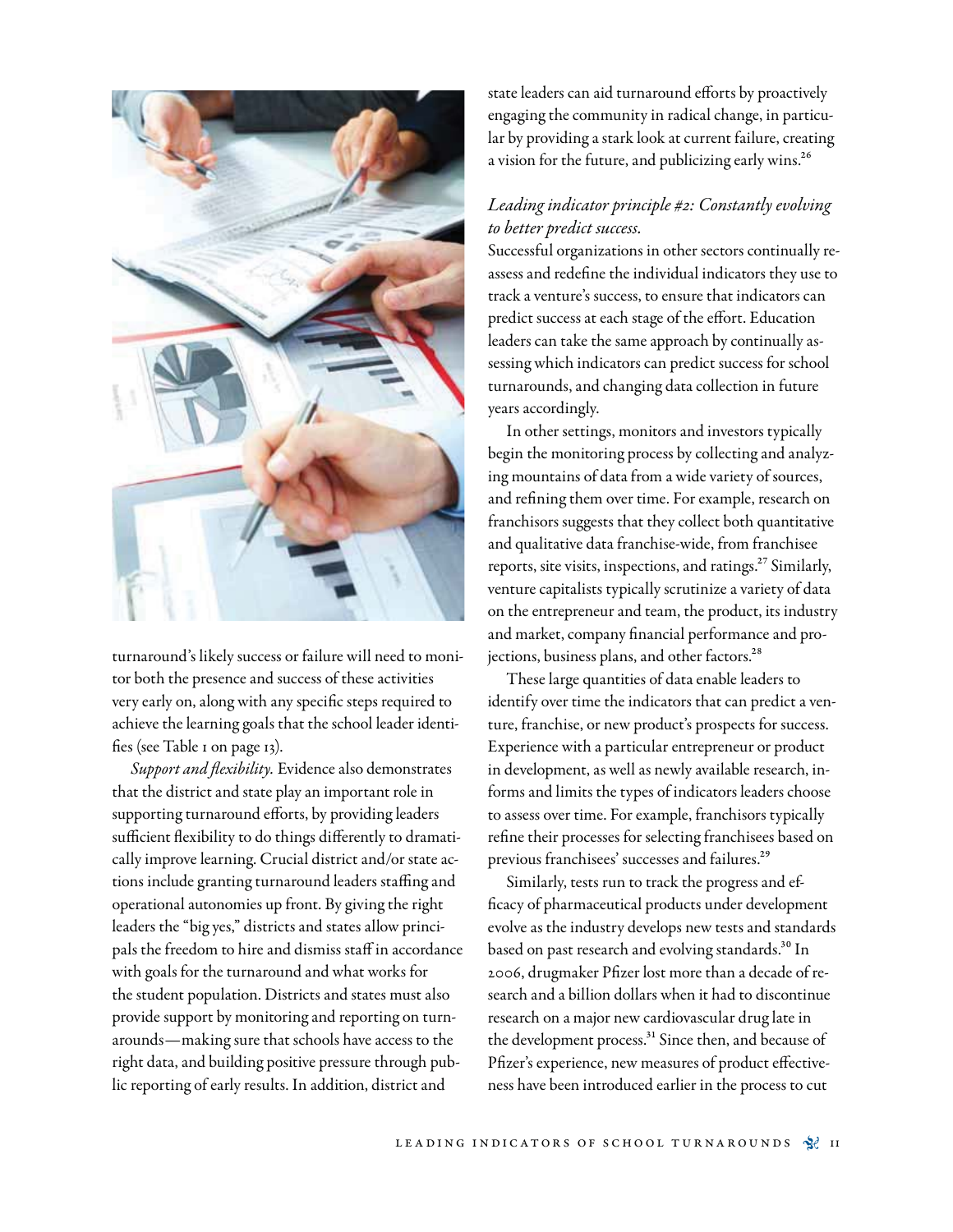off development of drugs in the same class that exhibit similar characteristics.<sup>32</sup>

In education — particularly because the field of turnarounds is relatively new — ongoing assessment of the connection between each indicator to schools' ultimate success should inform data collection in future years. For example, do the leader competencies outlined above prepare school principals to more successfully carry out a turnaround? Are some more important than others? How important is it to establish preconditions for learning gains, such as improvements to the school facility, use of time, or student behavior? What other factors predict success or failure? Is there a real "implementation gap" before certain types of gains will materialize? Only by beginning to track each of these types of indicators and tie them to results will the education field be able to refine a consistent set of leading indicators of school turnaround. Based on that knowledge, district and state leaders will be able to focus on some indicators, introduce some new ones, and drop others in future years. As in other sectors, the design and use of leading indicators in education will evolve as more information becomes available about implementation hurdles and the expected timing of improvements.

#### Leading indicator principle #3: Tailored to specific circumstances and settings.

No one-size-fits-all set of leading indicators exists, even within individual industries. Rather, indicators are finely tailored based on industry-, market-, and situation-specific predictors of success.<sup>33</sup> In education, state and district leaders can be similarly responsive to individual schools by working with school leaders to identify specific benchmarks and goals for each school. Initial indicators should be based on starting data, the specific goals for early wins, and the steps needed to achieve those goals in light of the challenges at each school.

In the venture capital setting, for example, investors typically analyze potential investments carefully. This initial analysis — which may include data about the positioning of a product in the target market, anticipated competition, and foreseeable roadblocks — then serves as a guide for evaluating the organization and forms the basis of post-investment monitoring.<sup>34</sup> In pharmaceutical R&D, companies also vary the indicators they use to track the progress of an innovation based on the nature of the product, including its chemical complexity, how long it will take to develop, and the type of health problem it is designed to address.<sup>35</sup> The company's own tolerance for risk also determines to some extent what indicators it tracks, with those with lower tolerance requiring much more data about a product up front.<sup>36</sup> In both settings, individual investors or monitors and the organizations they oversee determine what is most significant and how best to measure it.

Similarly, in school turnarounds, there are a number of indicators worth tracking in every turnaround school, as well as indicators specific to each school's plan for achieving early wins and later goals. Table 1 (page 13) proposes an initial set of common indicators, based on the factors that research suggests contribute to successful turnarounds, to inform the approach that district and state leaders take in all of their turnaround schools. Within these factors, however, specific goals and benchmarks will likely differ for each school, depending on where their students are starting, early win goals, and the specific challenges they face.

For example, interim benchmarks on student achievement are critical indicators of any school's progress. But midyear targets and steps to achieve them for individual schools will depend on each school's baseline data. A school in which 5 percent of students scored "proficient" in math in the previous year will have a different target for midyear assessments than a school in which 40 percent were proficient. It also

Research and experience suggest several common indicators worth tracking in every turnaround school, as well as others specific to each school's plan for achieving early wins and later goals.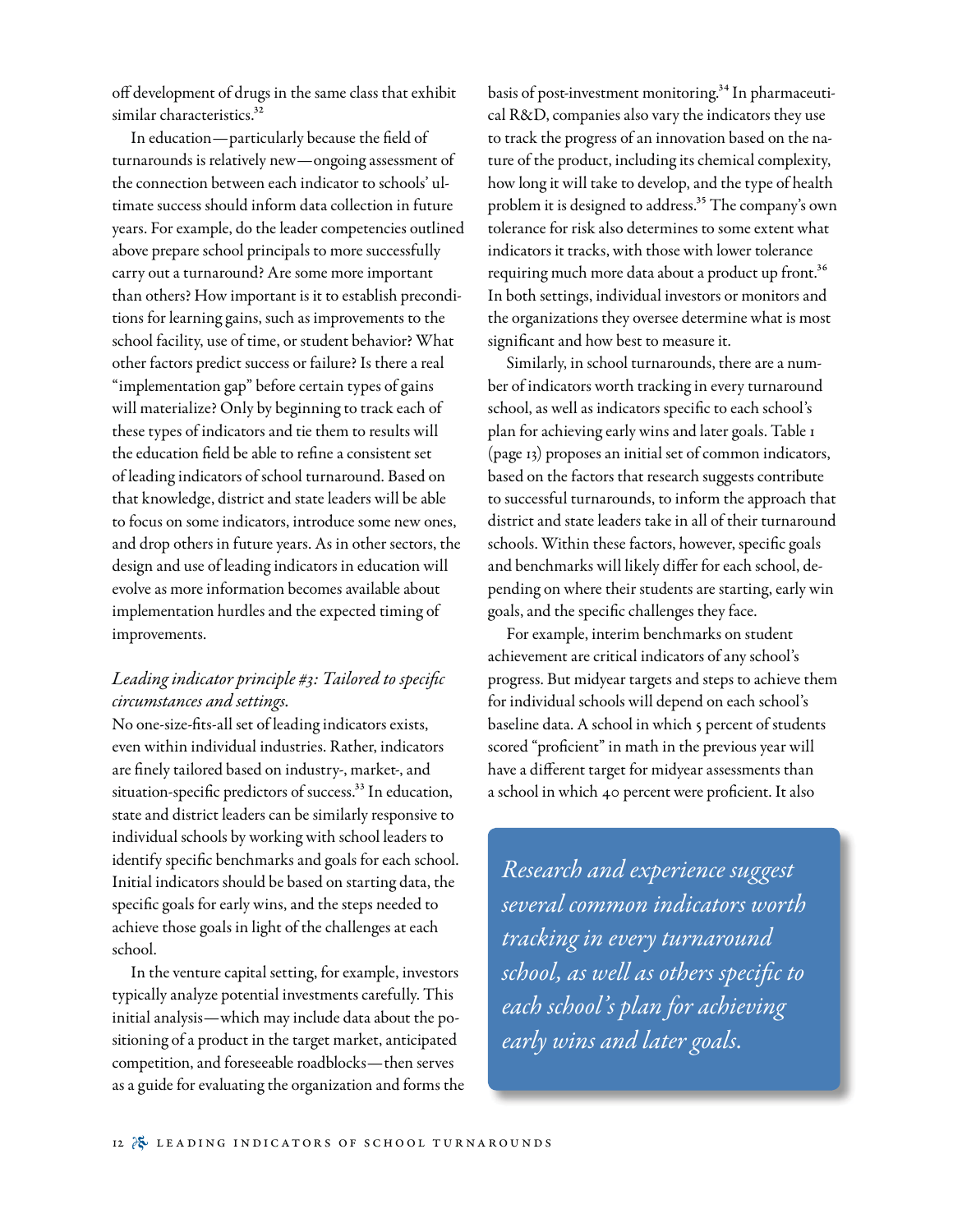# table 1. Initial Set of Leading Indicators for Turnaround Schools

| <b>SUCCESS FACTOR</b>                                                                                                                                                                                                                                                                                                                                                                                                                                                                       | <b>LEADING INDICATOR</b>                                                                                                                                                                                                                                                     |  |  |
|---------------------------------------------------------------------------------------------------------------------------------------------------------------------------------------------------------------------------------------------------------------------------------------------------------------------------------------------------------------------------------------------------------------------------------------------------------------------------------------------|------------------------------------------------------------------------------------------------------------------------------------------------------------------------------------------------------------------------------------------------------------------------------|--|--|
|                                                                                                                                                                                                                                                                                                                                                                                                                                                                                             |                                                                                                                                                                                                                                                                              |  |  |
| Competency Cluster (each includes one to four<br>related competencies) <sup>40</sup><br>• Driving for results<br>• Influencing for results<br>Engaging in problem solving<br>· Showing confidence to lead                                                                                                                                                                                                                                                                                   | • School leader's overall rating on each competency<br>• Leader's rating within each cluster of related competencies                                                                                                                                                         |  |  |
| <b>CTIONS</b><br>LEADERS TAKE SPECIFIC TURNA                                                                                                                                                                                                                                                                                                                                                                                                                                                |                                                                                                                                                                                                                                                                              |  |  |
| • Focusing on a limited set of high-priority short-<br>term goals<br>• Signaling the magnitude and urgency of dramatic<br>change                                                                                                                                                                                                                                                                                                                                                            | • Ratings on the degree to which the leader engages in each action                                                                                                                                                                                                           |  |  |
| • Discarding failed rules and routines and deploying<br>new tactics for early wins<br>• Releasing or redeploying staff not fully committed<br>to the turnaround; bringing in new staff who can<br>help organize and drive change<br>• Influencing stakeholders to support turnaround<br>actions<br>• Quickly trying new tactics and discarding failed<br>ones, investing in what works<br>• Driving decisions by openly reporting staff results<br>and sharing results in open-air sessions | • Teacher turnover rates (voluntary/involuntary)                                                                                                                                                                                                                             |  |  |
| LEADERS MAKE A TURNAROUND PL.<br>WINS AND LATER GOALS                                                                                                                                                                                                                                                                                                                                                                                                                                       |                                                                                                                                                                                                                                                                              |  |  |
| • Plan is based on review of data, addresses<br>implementation of turnaround success actions<br>• Plan includes goals (early-win and later) and<br>detailed steps for all<br>• Leader and all staff take steps according to plan                                                                                                                                                                                                                                                            | • Existence of a plan including turnaround success actions<br>• Level of clarity and detail in goals, steps, and timing for all staff<br>• Ratings of timeliness of actions to implement steps in plan<br>• Existence of systems to regularly collect, analyze, and use data |  |  |
| <b>PRECONDITIONS FOR LEARNING GAINS</b>                                                                                                                                                                                                                                                                                                                                                                                                                                                     |                                                                                                                                                                                                                                                                              |  |  |
| • Improved instructional quality                                                                                                                                                                                                                                                                                                                                                                                                                                                            | • Distribution of teacher quality<br>• Percentage of students taught by highly effective teachers                                                                                                                                                                            |  |  |
|                                                                                                                                                                                                                                                                                                                                                                                                                                                                                             | Number of instructional minutes<br>$\bullet$<br>Students in AP/IB/dual-enrollment classes                                                                                                                                                                                    |  |  |
| • Increased participation in school                                                                                                                                                                                                                                                                                                                                                                                                                                                         | • Student attendance<br>Teacher attendance<br>Truants<br>Student turnover rates                                                                                                                                                                                              |  |  |
|                                                                                                                                                                                                                                                                                                                                                                                                                                                                                             | • Dropout rate<br>• Participation on state assessments                                                                                                                                                                                                                       |  |  |
| • Improved school culture                                                                                                                                                                                                                                                                                                                                                                                                                                                                   | • Discipline incidents<br>• Student waiting list (if applicable)                                                                                                                                                                                                             |  |  |
|                                                                                                                                                                                                                                                                                                                                                                                                                                                                                             | • Student, teacher, and parent satisfaction                                                                                                                                                                                                                                  |  |  |
| SCHOOLS ACHIEVE EARLY WINS RELATED TO HIGH-PRIORITY GOALS <sup>41</sup>                                                                                                                                                                                                                                                                                                                                                                                                                     |                                                                                                                                                                                                                                                                              |  |  |
|                                                                                                                                                                                                                                                                                                                                                                                                                                                                                             | • State test results                                                                                                                                                                                                                                                         |  |  |
|                                                                                                                                                                                                                                                                                                                                                                                                                                                                                             | • Benchmark test results and short-cycle assessments                                                                                                                                                                                                                         |  |  |
|                                                                                                                                                                                                                                                                                                                                                                                                                                                                                             | • Other indicators based on school-specific, early-win goals <sup>42</sup>                                                                                                                                                                                                   |  |  |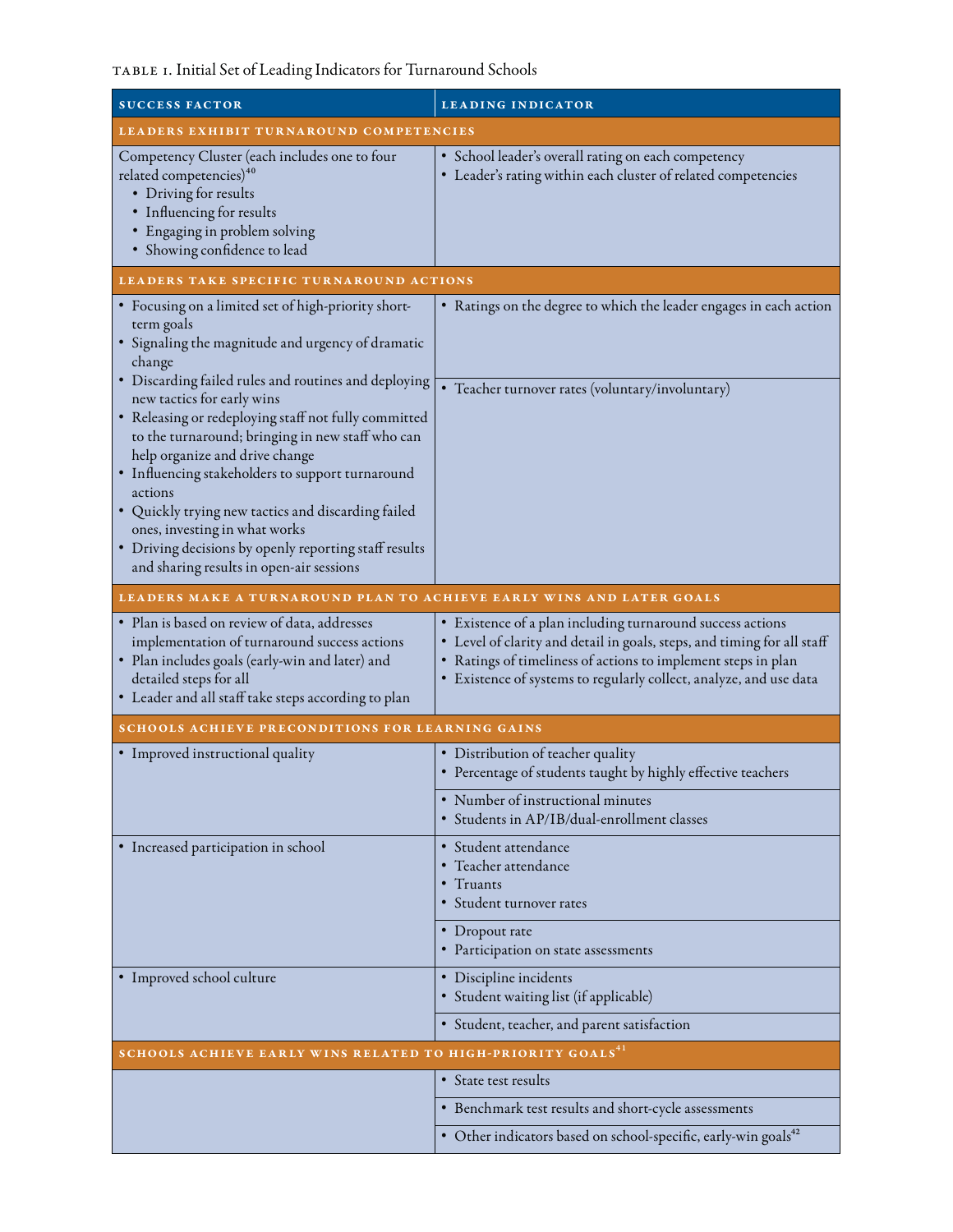might have different early-win goals, perhaps focusing on achieving extreme gains in one gateway grade. These differences in goals and the steps needed to achieve them would require different indicators, which would be apparent from each school's turnaround plan. Even if district and state leaders set the same ultimate expectations for both schools, they may rightly expect different paths to those goals based on each school's starting point.

Research suggests that successful turnaround leaders analyze a variety of data early on to develop detailed plans that explain to every actor what actions are needed, focusing first on steps to achieve early wins.<sup>37</sup> The specific steps in these plans, as well as the existence of the plan itself, produce one large category of leading indicators that are common for the earliest phase of any turnaround. After a school achieves early wins, the steps needed to broaden success to other grades and subjects become indicators of success for the next

phase. The particular focus of those steps will likely differ from school to school.

For example, an elementary principal may decide to zero in on third-grade reading, or even on a particular reading skill, as a first priority, while another may focus on fifth-grade math in year one. Both schools are likely to set goals for all grades, but expect rapid, momentumbuilding gains in a few strategically targeted grade levels and subjects. Similarly, a high school may place a special emphasis on reducing behavioral incidents in the fall because of their prevalence in past years, while another focuses on boosting attendance. Both schools are likely to have goals for behavior and attendance, but the expectations for improvement in one or the other will vary based on the school's specific challenges. Some principals may also set their own unique goals that respond directly to special needs at the school, using data to identify root causes of students' struggles and inform the most appropriate solutions. The bot-

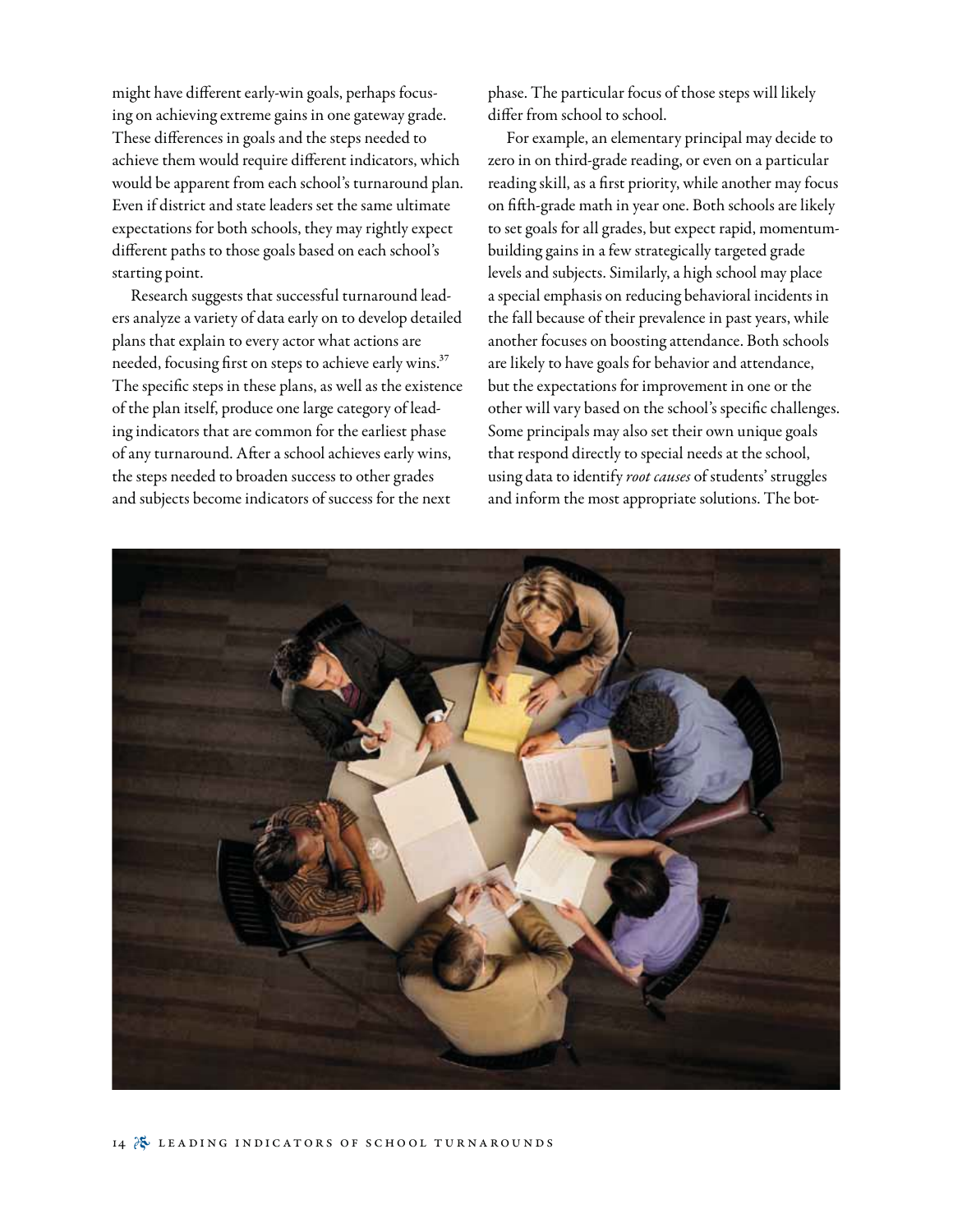tom row of Table 1 reflects the importance of tailoring these goals to specific circumstances and student needs rather than basing them on end-of-year data alone.

### Leading indicator principle #4: Based on specific timetables.

In addition to measuring steps and milestones toward outcomes, organization leaders in other sectors often monitor when particular steps in the process occur. Venture capitalists often want to know, for example, that a new venture has sufficient time to actualize its plans and enter the market in a position of strength, and so will monitor whether the venture stays ahead of others in the field or needs to catch up.<sup>38</sup>

Venture capitalist Russ Siegelman explains how his venture capital firm stages investments around milestones, using the example of a medical device company. "They had to build [a] device and show it could be used in an animal study. …We put in one million up front, another million to build the prototype, and the third million for the animal study." If the company had shown signs of impending failure after the initial investment, Siegelman's firm could have exited having invested \$1 million — no small loss — but being free to direct the remaining \$2 million to more promising opportunities.39

Timetables are similarly relevant in turnaround schools. In particular, the timing of some leader actions is critical to their impact on the turnaround effort. For example, achieving focused, early-win goals with visible payoffs is most important early in the year. Early victories will be more effective for building momentum and disempowering naysayers if they occur in the first half of the year than in January or March. Likewise, the steps in the plan leading toward achieving those early-win goals must start very early in the school year. Similarly, the common preconditions for learning gains outlined above should improve dramatically in the early months to set the stage for early wins. If those preconditions come about only at the end of the first year, it is less likely that the school will achieve desired learning gains. For all of these types of indicators, therefore, district and state leaders must monitor not only whether the steps and victories occur, but when.

# How Should Schools and Districts Monitor Leading Indicators?

Settling on a set of leading indicators is only the first step in forecasting the likely success or failure of a turnaround effort. The second, equally crucial step is monitoring each individual indicator: setting guideposts and using them to analyze indicators along the implementation path. Tracking progress and measuring interim steps and outcomes enable midcourse corrections and keep the spotlight on variables that predict long-term performance. From other sectors, we learn that organizations monitor leading indicators frequently, engage in hands-on data-gathering, and tailor their monitoring to individual circumstances.

**Frequent.** Rather than waiting for the end of a quarter or a year to examine results, leaders in other settings monitor progress frequently and on an ongoing basis. Frequent oversight creates accountability for those whose performance is being tracked, but also enables monitors to determine how best to intervene. Monitoring might reveal a need for greater oversight, bumpedup reporting requirements, or more dramatic interventions such as shifts in strategy or leader replacement.

In research and development, for example, many companies establish monitoring timelines for new products based on specific stages of development, which may occur in a matter of days, weeks, or months. Arriving at each new stage triggers a new round of monitoring to evaluate progress.<sup>43</sup>

Venture capitalists sometimes use "staged financing" to condition continued funding on early success. Each stage involves monitoring and reevaluating the venture

Experience from other sectors suggests that education leaders should monitor indicators in turnaround schools early and often, on at least a monthly or quarterly basis.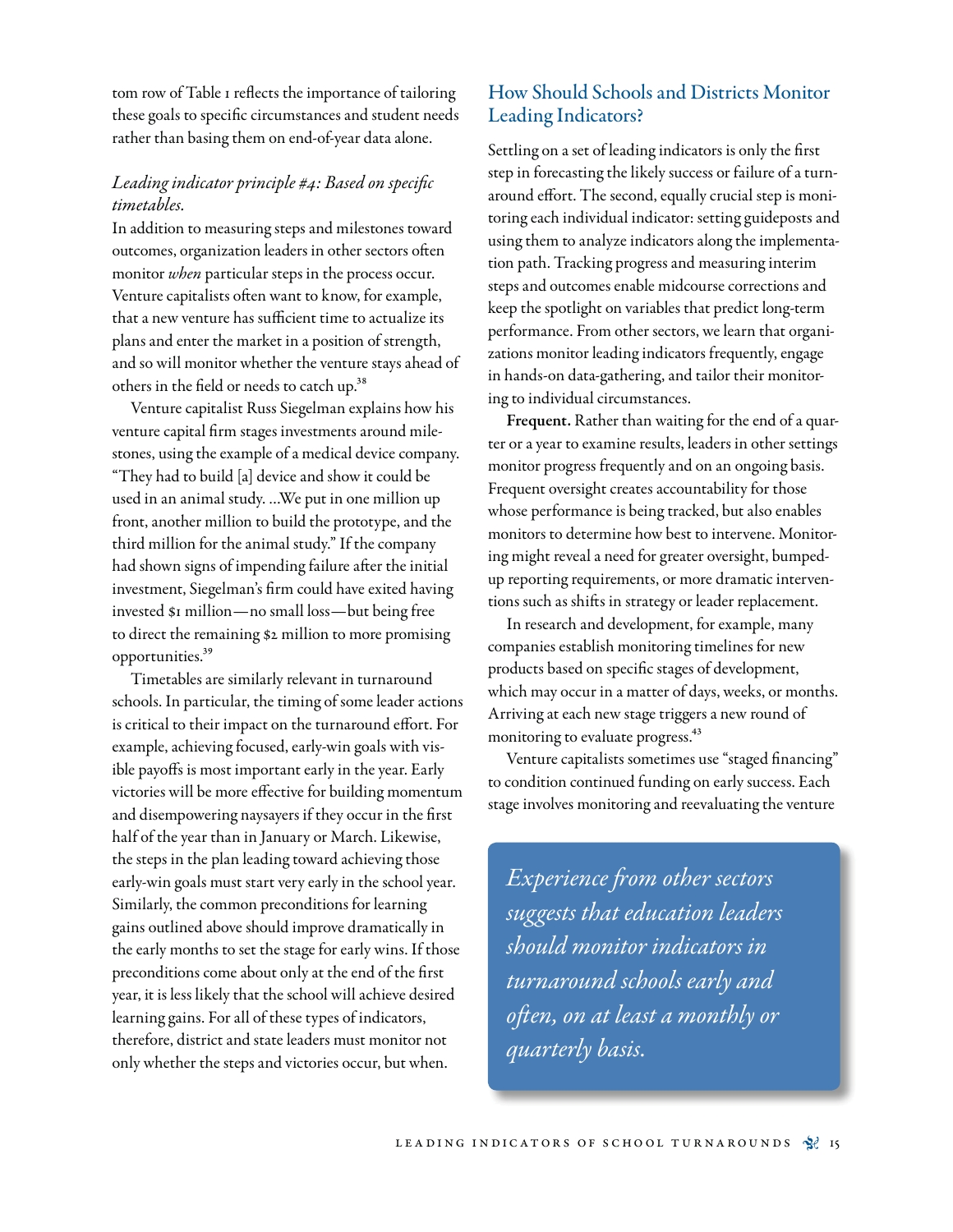against preset expectations, as well as ongoing monitoring during each stage to inform the next funding decision. For example, in the early days of Federal Express, venture capitalists invested an initial \$12.25 million in the company. Just six months later, in early 1974, the company was failing to achieve necessary progress on several leading indicators, and so investors put in only \$6.4 million, much lower than FedEx leaders expected. After another six months, investors intervened extensively in company strategy and only then invested an additional \$3.88 million. The company turned around and achieved success, going public in  $1978.^{44}$  At each stage, frequent, in-depth monitoring allowed venture capitalists to base their recurring investments on the company's performance and progress.

In schools, one of the primary transitions from traditional accountability efforts to tracking leading indicators is to measure earlier and increase the frequency of monitoring. Given the typical timetables



for intervention in state and federal policy, increasing monitoring efforts to track leading indicators on even an annual basis could be considered an improvement, and would likely increase turnaround success rates somewhat. But as illustrated in Table 1 on page 13, the most powerful way to dramatically increase overall success rates over time is by making decisions much earlier in the turnaround effort. Experience from other successful organizations suggests that to make these types of decisions in education, state and district leaders would need to monitor indicators in turnaround schools much earlier and more frequently, such as on a monthly or quarterly basis.

It may not be feasible or practical to monitor all indicators this frequently — for example, dropout rates and student results on state assessments may be available only once a year, and results on interim assessments may be available only once every six or eight weeks. But other indicators, such as student and teacher attendance, or a leader's action toward early high-priority goals, could be tracked earlier and much more frequently. In addition, districts can aim to make interim assessment data available to educators more regularly, particularly for high-priority subjects.<sup>45</sup>

In Table 2 (page 17), we propose a timetable to guide tracking of leading indicators in turnaround schools. Most indicators are designed to be tracked on a quarterly basis, with some once or twice each year. Many districts may find that more frequent — even weekly — collection of some types of data is crucial to fully understanding a school's progress. Education leaders can tailor this timetable to the indicators they select, the availability of data, and other factors in their state or district.

It is worth noting that in other sectors, this type of monitoring often involves substantial time and effort. Venture capitalists, for example, spend up to 25 percent of their time on monitoring.<sup>46</sup> A typical venture capitalist might visit the site of each investment once a month for four to five hours per visit.<sup>47</sup> School turnaround efforts likely need more frequent visits, and state and district staff will need to spend more time monitoring than most spend today.

**Hands-on**. While organization leaders in other sectors often rely on some level of passive engagement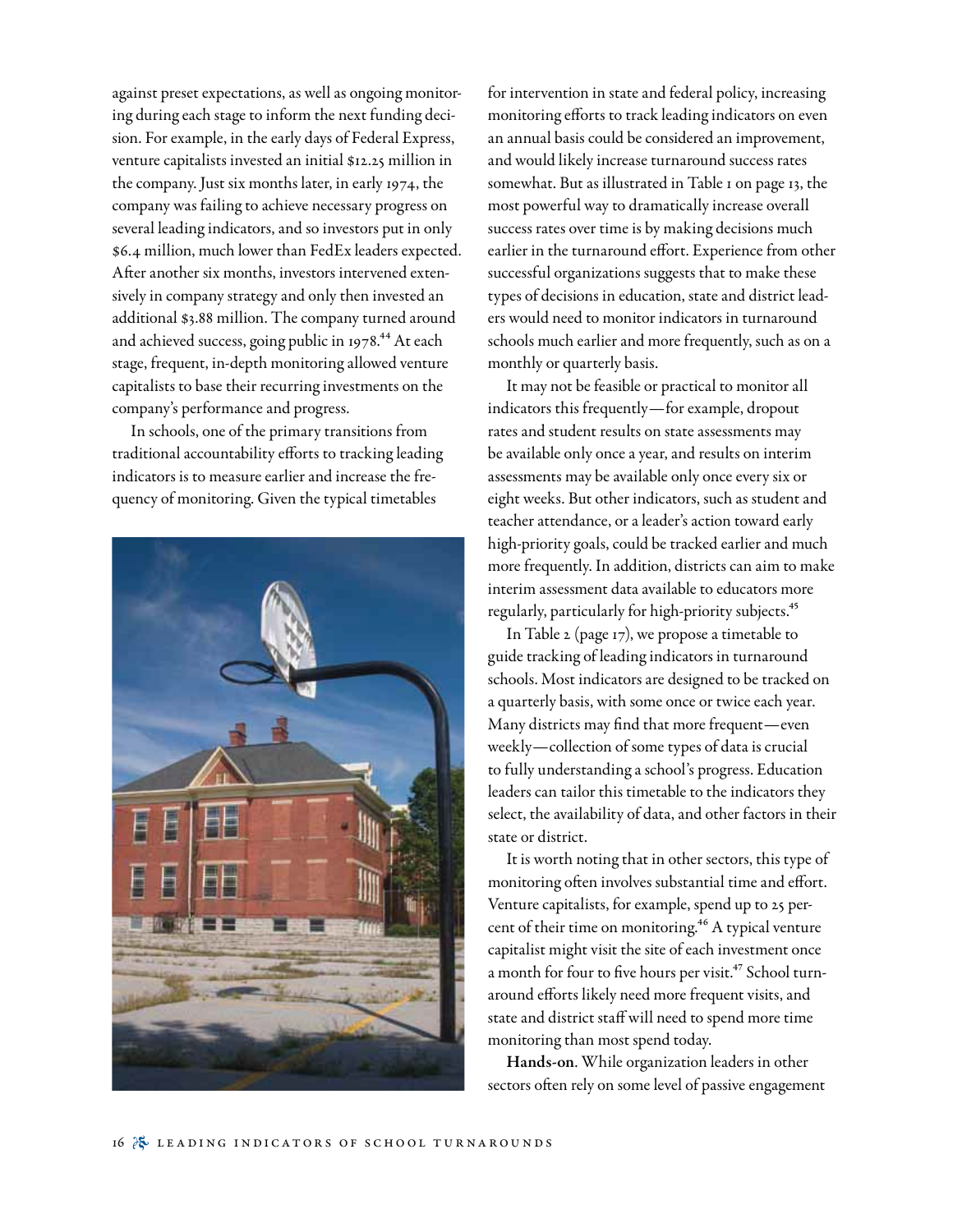| <b>SUCCESS FACTOR</b>                                                    | <b>LEADING INDICATOR</b>                                                                                                                                                                                                                                                                 |                                                                                                                                                                        |                                                                                                    |
|--------------------------------------------------------------------------|------------------------------------------------------------------------------------------------------------------------------------------------------------------------------------------------------------------------------------------------------------------------------------------|------------------------------------------------------------------------------------------------------------------------------------------------------------------------|----------------------------------------------------------------------------------------------------|
| Leaders exhibit turnaround<br>competencies                               | • School leader's overall rating on each<br>competency<br>• Leader's rating in each cluster of<br>competencies                                                                                                                                                                           | • Competency assessments that<br>rate leader on quantitative<br>scales (e.g., interview,<br>360-degree review)                                                         | • At placement prior<br>to year I<br>• December/January<br>in year 1<br>• Annually thereafter      |
| Leaders take turnaround<br>success actions                               | • Ratings on the degree to which the<br>leader engages in each action                                                                                                                                                                                                                    | • School visits and interviews                                                                                                                                         | • Quarterly                                                                                        |
|                                                                          | • Teacher turnover rates                                                                                                                                                                                                                                                                 | · School- or district-reported<br>data about voluntary and<br>involuntary turnover                                                                                     |                                                                                                    |
| Leaders make turnaround<br>plans to achieve early-win<br>and later goals | • Existence of a plan including turnaround<br>success actions<br>• Level of clarity and detail in goals, steps,<br>and timing for all staff<br>• Ratings of timeliness of actions to<br>implement steps in plan<br>• Existence of systems to regularly collect,<br>analyze, and use data | • Structured assessment:<br>existence and content of<br>written plan and data systems<br>· School visits, interviews, and<br>surveys to assess plan follow-<br>through | • Written plan by<br>school opening<br>• Action quarterly in<br>year 1; semiannually<br>thereafter |
| Schools achieve<br>preconditions for learning<br>gains                   | • Distribution of teacher quality (SIG)<br>• Percentage of students taught by highly<br>effective teachers                                                                                                                                                                               | • Ratings on LEA teacher<br>evaluation system<br>· Student enrollment data                                                                                             | • Annually                                                                                         |
|                                                                          | • Number of instructional minutes (SIG)<br>• Students in AP/IB/dual-enrollment<br>classes (SIG)                                                                                                                                                                                          | • School- or district-reported<br>data                                                                                                                                 |                                                                                                    |
|                                                                          | • Student attendance (SIG)<br>• Teacher attendance (SIG)<br>• Truants $(sIG)$<br>• Student turnover rates                                                                                                                                                                                | • School- or district-reported<br>data                                                                                                                                 | • Quarterly                                                                                        |
|                                                                          | • Dropout rate (SIG)<br>• Participation on state assessments (SIG)                                                                                                                                                                                                                       |                                                                                                                                                                        | • Annually                                                                                         |
|                                                                          | • Discipline incidents (SIG)<br>• Student waiting list (if applicable)                                                                                                                                                                                                                   | • School- or district-reported<br>data                                                                                                                                 | • Quarterly                                                                                        |
|                                                                          | • Student, teacher, and parent satisfaction                                                                                                                                                                                                                                              | • Student, teacher, and parent<br>surveys<br>• Survey response rates                                                                                                   |                                                                                                    |
| Schools achieve early wins<br>related to high-priority<br>goals          | · Benchmark test results                                                                                                                                                                                                                                                                 | · School- or district-reported                                                                                                                                         | • Quarterly                                                                                        |
|                                                                          | • Short-cycle assessments                                                                                                                                                                                                                                                                | data                                                                                                                                                                   | • Weekly, biweekly,<br>monthly                                                                     |
|                                                                          | · Other indicators based on school-<br>specific goals                                                                                                                                                                                                                                    |                                                                                                                                                                        | • Quarterly                                                                                        |
|                                                                          | • State test results                                                                                                                                                                                                                                                                     |                                                                                                                                                                        | • Annually                                                                                         |

#### table 2. Monitoring Leading Indicators: Expected Measurement and Timetables

\*(SIG) denotes indicators that are required to be reported annually under the federal School Improvement Grant program.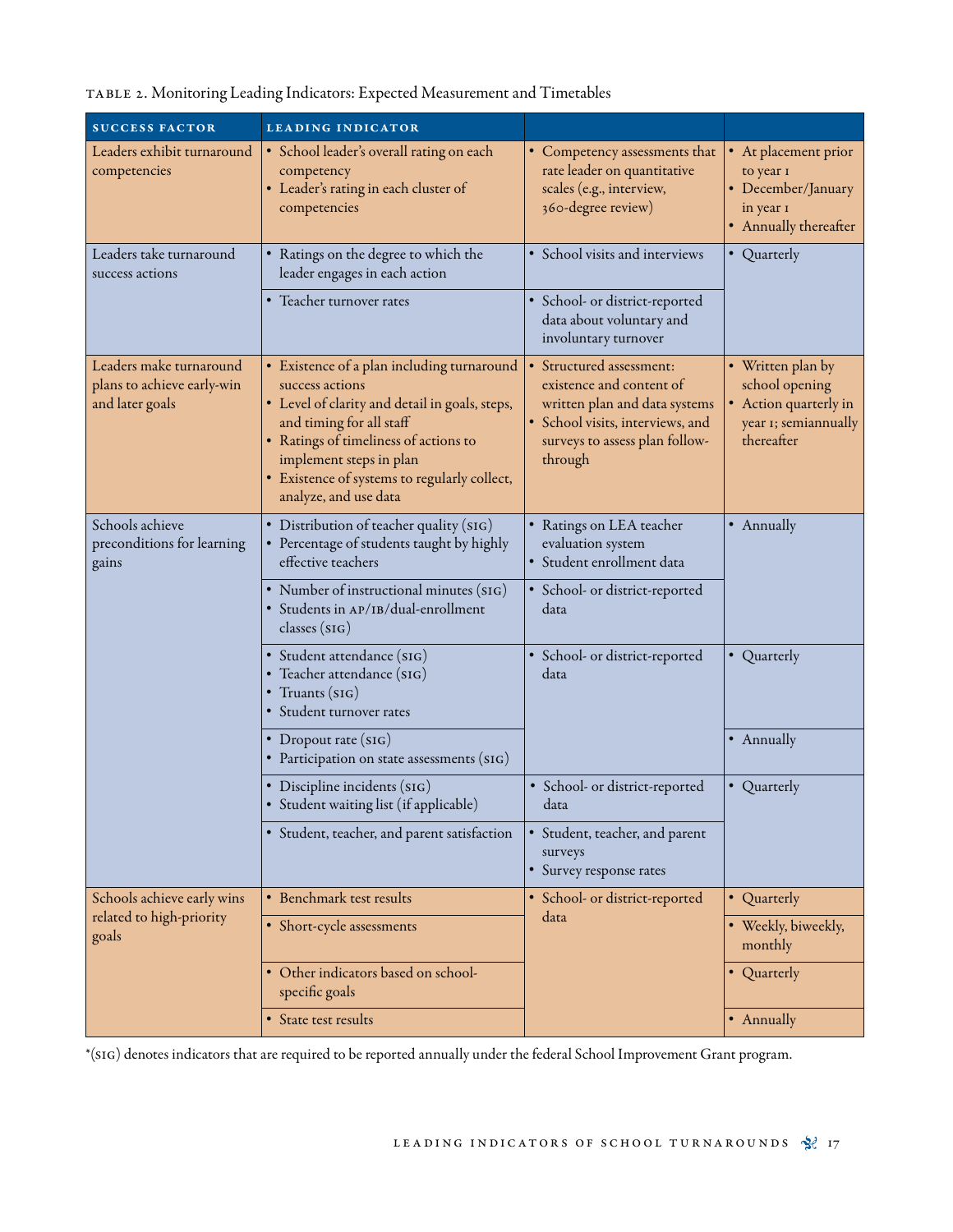Site visits provide opportunities to provide active assistance, such as by connecting school leaders to potential partners and other resources, and by identifying and helping to remove barriers.

to track the progress of their investments — such as collecting and reviewing financial reports and other data off-site at regular intervals — they also tend to become involved in the ventures they are monitoring.<sup>48</sup> This hands-on involvement generates various benefits, including valuable, ongoing information about the organizations in which they have invested.

Venture capitalists in particular are often intimately involved in their investment companies. In addition to the monitoring activities and site visits noted above, they often serve on boards, meet with customers and suppliers, act as consultants, recruit management, and assist with networking.49 Each of these roles takes time and resources, but they enable venture capitalists to gather valuable day-to-day information about the firm's progress on many fronts.<sup>50</sup> In fact, venture capital firms often take geographic proximity into account in selecting investments, to make frequent monitoring more feasible. It is easier to drop in and talk with the leader of a new venture if he is located right down the road, rather than across the country.<sup>51</sup>

In education, monitoring should similarly involve more than "desktop audits." While quantitative data that feeds automatically to district- or state-level dashboards is a critical component of progress monitoring, qualitative data and information that results only from on-site visits will offer crucial insight into how turnaround schools are progressing. District and/or state monitoring staff should plan to conduct regular site visits in turnaround schools, to conduct interviews with the school leader and teachers, and to visit with students and staff. In addition to providing an opportunity for observation and data collection,

frequent visits will also allow district and/or state staff to build relationships with school leaders and hold them accountable for turnaround actions and expected progress. Site visits will also enable district leaders to see the reasons behind the data provided in desktop audits, and respond accordingly. And site visits will provide opportunities for district and state staff to provide active assistance, such as by connecting leaders to potential partners and other resources, identifying and helping to remove barriers, and offering advice.

Surveys may also be a helpful way to gauge progress and perceptions among the school's staff, students, parents, partners, and even members of the surrounding community. We include a timetable for site visits, interviews, and surveys in Table 2 (page 17) to enable education leaders to benefit from much more sophisticated information than quantitative reports.

**Tailored to needs and current circumstances**. Across industries, organization leaders and investors tailor their monitoring approaches over time based on information they receive about a venture's status and future prospects. In schools, as well, the frequency and rigor of monitoring may best be tailored to the degree of success the school shows in early stages of the turnaround.

In early 2011, the first-ever longitudinal study of decision-making in venture capital investment found that the processes investors used to evaluate their investments changed over time as a result of lessons learned within the venture capital firm.<sup>52</sup> As new ventures mature and demonstrate their ability to succeed, investors typically increase the duration of their investments and reduce the intensity of their monitoring efforts.<sup>53</sup> Similarly, as companies show signs of failure, venture capitalists often scale back the level or duration of investments and impose stricter controls or more intense monitoring on their ventures, such as by increasing contractual control over the venture or representation on its board.54

Franchisors also typically increase the frequency of their monitoring and data collection when problems occur, allowing them to act more rapidly based upon current information.<sup>55</sup> And in R&D, when monitoring reveals that early phases of a research effort are not proceeding as planned, researchers rapidly modify re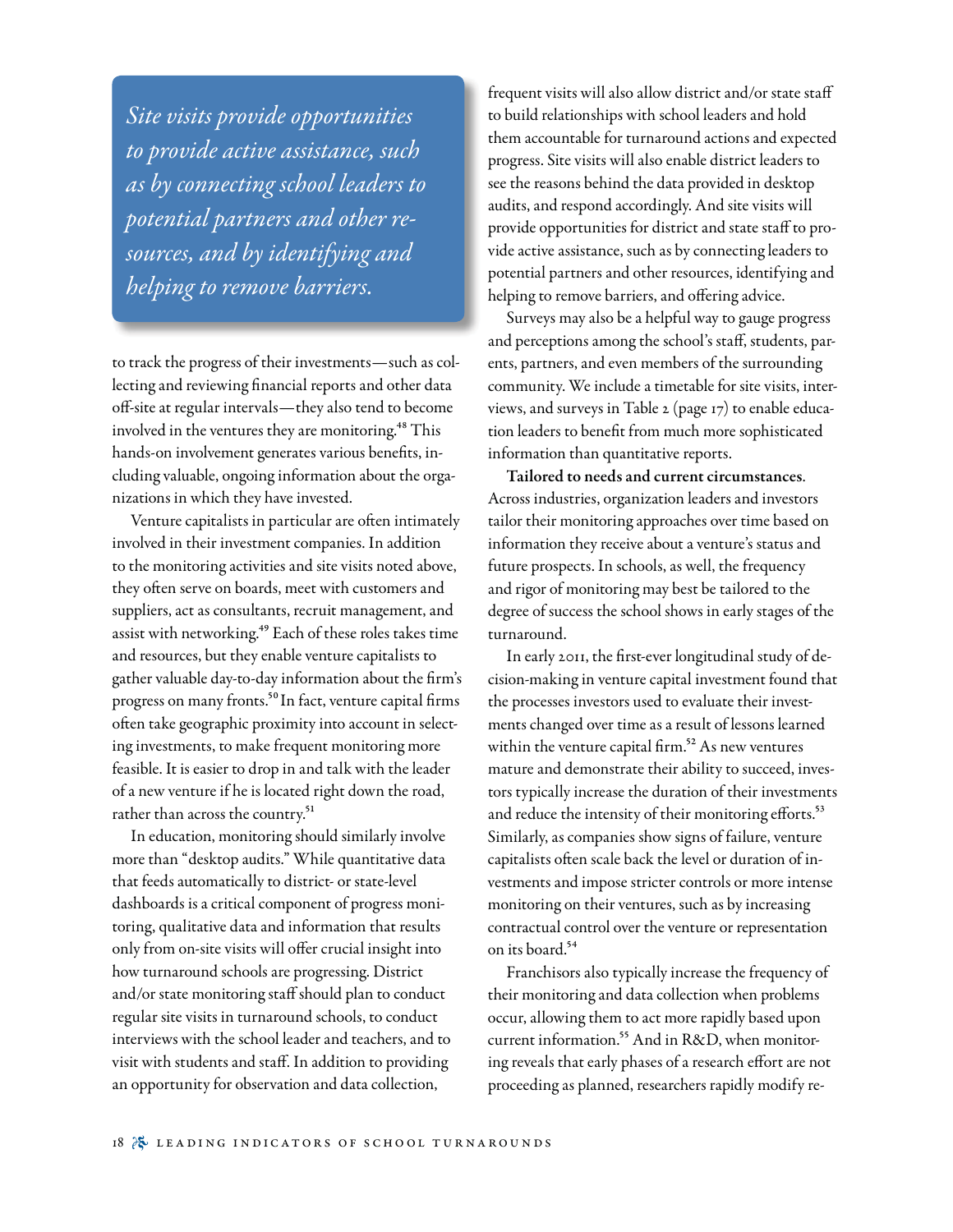search plans based on the early results, instead of sticking to plans that have shown diminishing prospects of success.<sup>56</sup>

The same principles apply to schools, where it may not be necessary to monitor all indicators with the same frequency in every school. If a school is on the right track in year one, monitoring on several indicators may decrease in year two. On the other hand, if a leader encounters new challenges midway through the year, district leaders should pay closer attention to relevant indicators for several months thereafter. With regular, hands-on monitoring, district and state leaders will have better access to data that enable informed decision-making about which indicators need more close attention and which can reduce in intensity.

# How Should Schools and Districts Put Leading Indicators to Use?

Organizations in other sectors do more than just develop and monitor leading indicators — they also use what they learn to make strategic decisions that alter operations and dramatically improve outcomes. Empowered with more and better information about progress in turnaround schools, education leaders will be able to do the same.

**Intervention or closure.** Leaders use leading indicators to inform and direct intervention in organizations that are not on the right track. In education, district and state leaders can dramatically increase the success rate of school turnarounds by taking similar action based on the information collected through leading indicators.

In other sectors, indicators sometimes provide a "red flag" that warns monitors or investors about the need for serious changes in the organization or its direction — for example in franchising, where low initial sales or high volatility may alone trigger action.<sup>57</sup> At other times, multiple indicators must be viewed together as a package — such as when sales are only slightly lower than expected, but employee turnover and customer complaints are high. In many cases, though no single indicator alone mandates action, the totality of available information can support intervention.58 Venture capitalist Russ Siegelman highlighted



When leading indicators show that a school turnaround is not on the right track, state and district leaders should provide additional assistance or targeted intervention to address specific challenges, or retry major change with a new leader or new approach.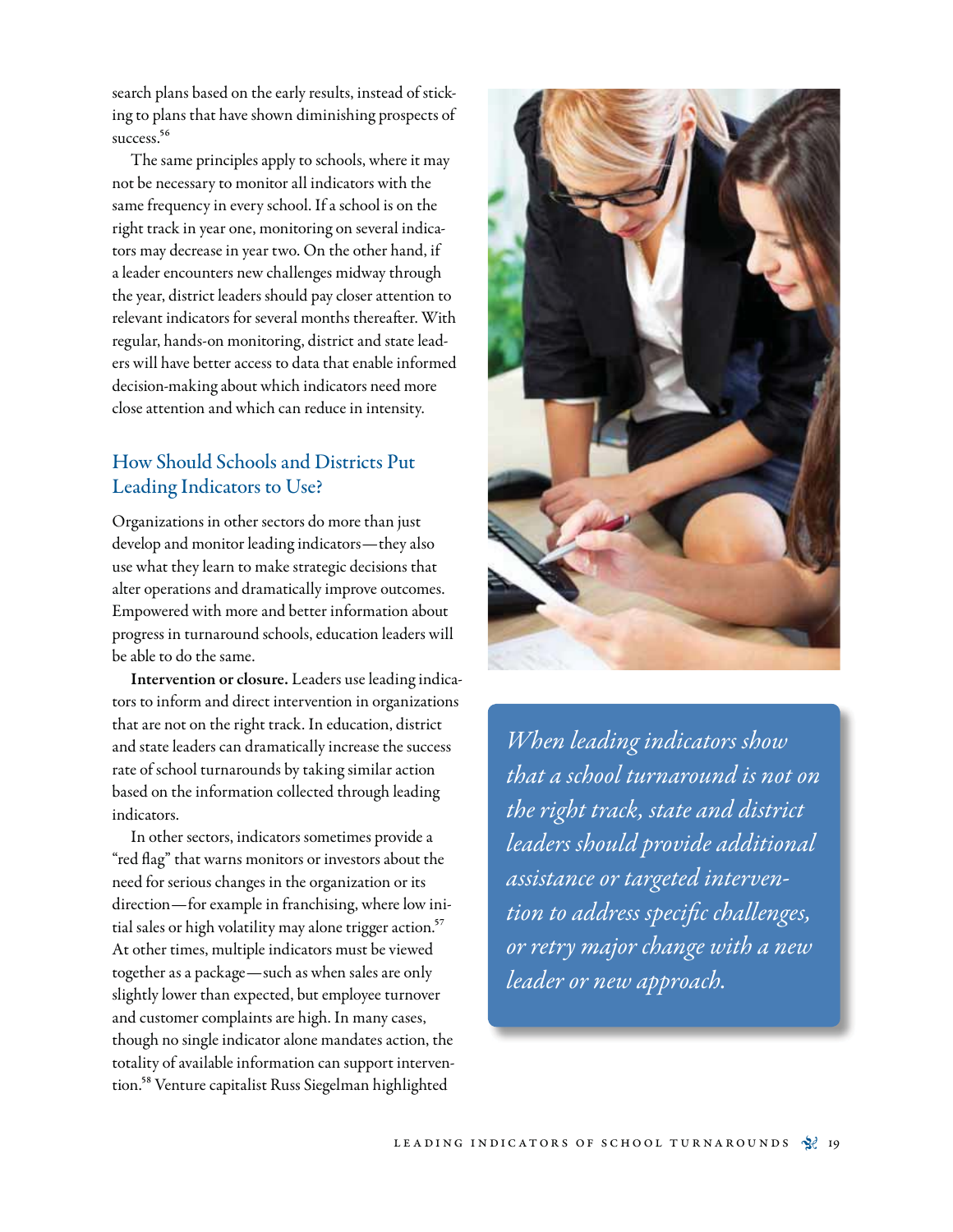the importance of flexibility by leaders of new startups: "[T]he best [leaders] are willing to reexamine their assumptions and are willing to veer left or right or pivot all the way around when the data suggests they're headed in the wrong direction. They amble around until they find something good. The bad ones typically get overcommitted or wed to a particular idea."59

When leading indicators show that a new venture's leadership is making poor decisions or the organization is heading off track, venture capitalists will often increase their involvement in key management decisions, require that more of the key leaders' compensation be tied to future performance, or step in to replace the leader with a better candidate.<sup>60</sup> In extreme cases, failure to meet key targets may lead funders to establish additional or more onerous requirements for subsequent rounds of funding, or to discontinue investment entirely.<sup>61</sup>

Franchisors often use leading indicators to inform similar decisions, identifying performance gaps and targeting struggling franchisees for hands-on assistance through visits or advice, or revocation of the franchise license.<sup>62</sup> In these situations, organizations and their funders respond to leading indicators with action, not waiting for crises to balloon into full-blown failures.

For education leaders, when leading indicators show that a school turnaround is not on the right track, options include providing additional assistance or targeted intervention to address specific challenges, or retrying major change with a new leader or new approach.

Targeted assistance responds directly to a specific challenge at the school, and might include deploying a community coordinator to work alongside the principal in addressing parents' or other community members' concerns about the turnaround; providing additional flexibility to accommodate a longer school day or school year; or helping to remove or reassign select members of the school staff who fail to contribute to the turnaround.

When early indicators reveal difficulties, more dramatic change may be needed. Major retry efforts should respond to specific challenges at the school, and may include replacing the school leader with a proven change leader or one with the right competencies for a turnaround; contracting school operations to an

external provider that has demonstrated previous success in similar schools, such as a charter management organization; or, when feasible, closing the school and reassigning students to higher-performing schools.<sup>63</sup>

**Decreased monitoring or increased reward.** In organizations where leading indicators show early, dramatic success, investors or monitors often decrease monitoring or trust that the organization will not require major intervention or modification of existing plans. In education, district and state leaders can similarly decrease monitoring or offer rewards to turnaround schools that demonstrate early, significant success.

In many other sectors, rapid growth in the early stages of development is a strong early sign of later success: New ventures benefit from establishing positions quickly, and strong early performance allows them to rapidly generate large revenue streams.<sup>64</sup> Franchises also rely on early, rapid growth to achieve efficiencies associated with larger scale.<sup>65</sup> When franchisors and investors see this type of growth, therefore, they often reduce their frequency of monitoring or the degree of handson involvement.

Positive results on leading indicators can also serve as "green lights," prompting continued development, and, in some cases, increased financial investment. In R&D, positive results at early stages allow products to continue moving along development pipelines.<sup>66</sup> For venture capitalists, strong early results confirm preinvestment judgments of promise and justify continued investment.<sup>67</sup>

The same principles can apply to education. In turnaround schools that are on track, quarterly monitoring of some indicators might drop to once or twice a year, reducing the reporting burden and level of scrutiny in successful schools. District or state leaders could also recognize a turnaround leader's success with a performance bonus, or extend the reach of highly capable leaders by allowing them to oversee turnaround efforts in more than one school.

Ultimately, this is where leading indicators become most powerful: in empowering district and state leaders with timely data to make decisions about how to ensure greater turnaround success, faster and in more schools.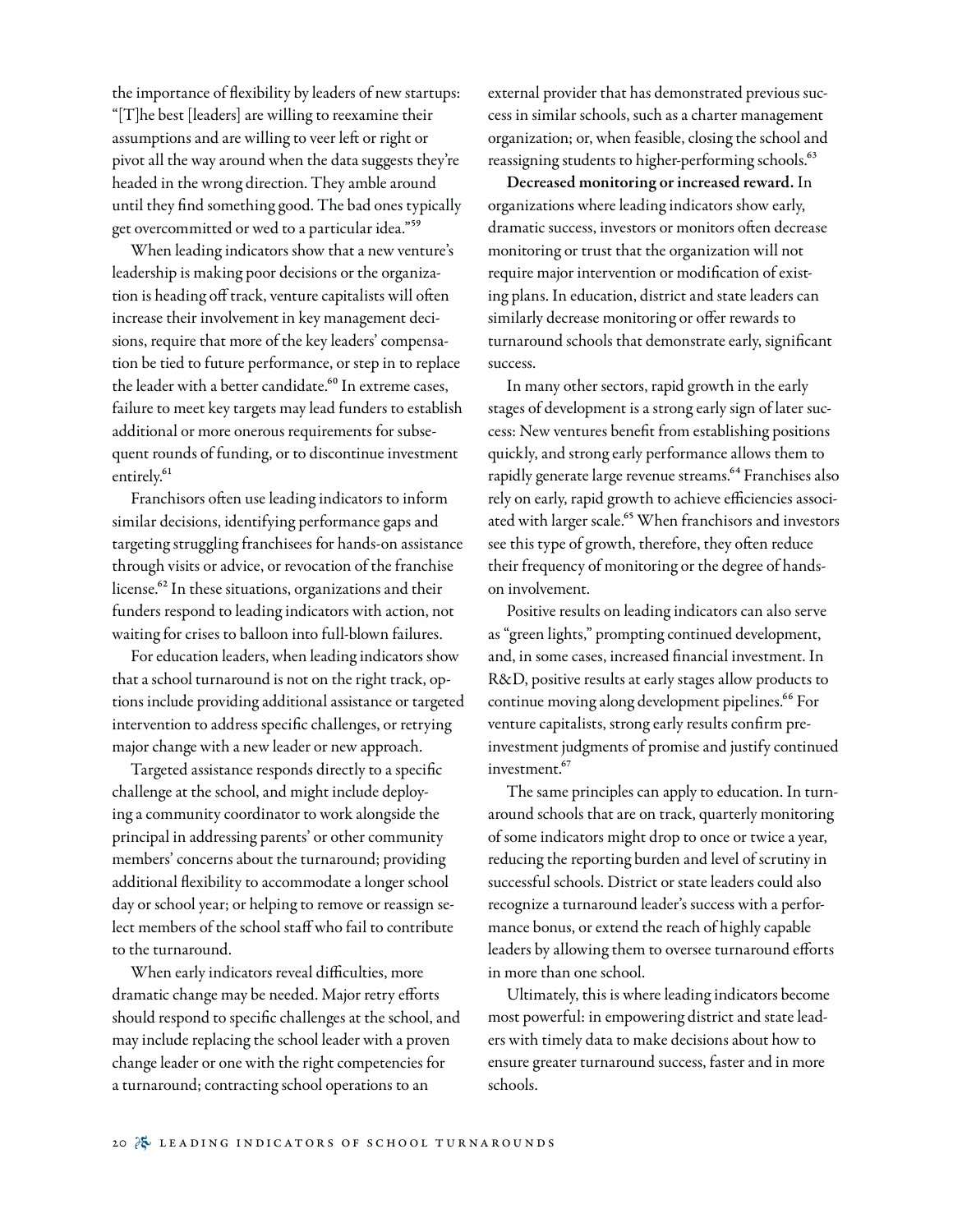# Key Actions for State and District Leaders

 F EDERAL, STATE, AND LOCAL education leaders across the country have become committed to dramatically improving outcomes for students in chronically low-achieving schools. But the odds are tough: Across sectors, major change efforts have only about a 30 percent chance of success.

To increase the odds for these students, education leaders have a powerful tool: leading indicators that predict the likely success or failure of turnaround efforts. By collecting and acting upon more and better information early in the effort, district leaders, state departments of education, and other partners will be able to take rapid actions that increase cumulative success rates over time.

Research from other sectors that have broad experience with similar, low-probability events offers several key considerations to guide efforts in turnaround schools. We summarize them here, and readers will find more detail on each in the main body of this paper.

**Start with known success factors**. Develop sets of leading indicators by examining factors with a demonstrated impact on success. In turnaround schools, this includes the competencies of the turnaround leader, the leader's actions, steps that all staff members take to achieve goals according to the turnaround plan, and common routines that must improve in any school seeking learning gains.

**Monitor schools frequently and intimately.** Every indicator may not need monitoring with the same frequency, and not every school will require the same intensity. But to gather and use leading indicators meaningfully, most districts and states must monitor turnaround schools much more often than they do

today, with monthly or quarterly data collection and analysis. Monitoring should also be hands-on, involving site visits or other active engagement by district or state staff.

**Act on early indicators of success or failure**. Leading indicators are most powerful when used to make concrete decisions. When a turnaround is not on the right track, leaders can use leading indicators to choose the right assistance for addressing specific challenges, or to justify major change, such as replacing the leader, contracting with an external provider, or closing the school and reassigning students to higher-performing schools nearby. Early and sustained success in turnaround schools can lead to decreased monitoring, performance rewards, and a greater reach for highly capable leaders.

**Collect mountains of data, and narrow to the most predictive over time**. Because the field of school turnarounds is so new and research is just emerging, state and district leaders will need to begin collecting data on a significant number of potential leading indicators and narrow the list over time. By looking at root causes and correlating an initial set of indicators with student outcome data, researchers will be able to understand which indicators are most useful. Over time, this will allow a narrowing of leading indicators to those most connected to success.

In addition, while the field needs better information about success and failure in school turnarounds at the school level, leading indicators as a concept are applicable at any level. The next generation of thinking about leading indicators should build on the same lessons we outline here to identify and use indicators at the district level, as well.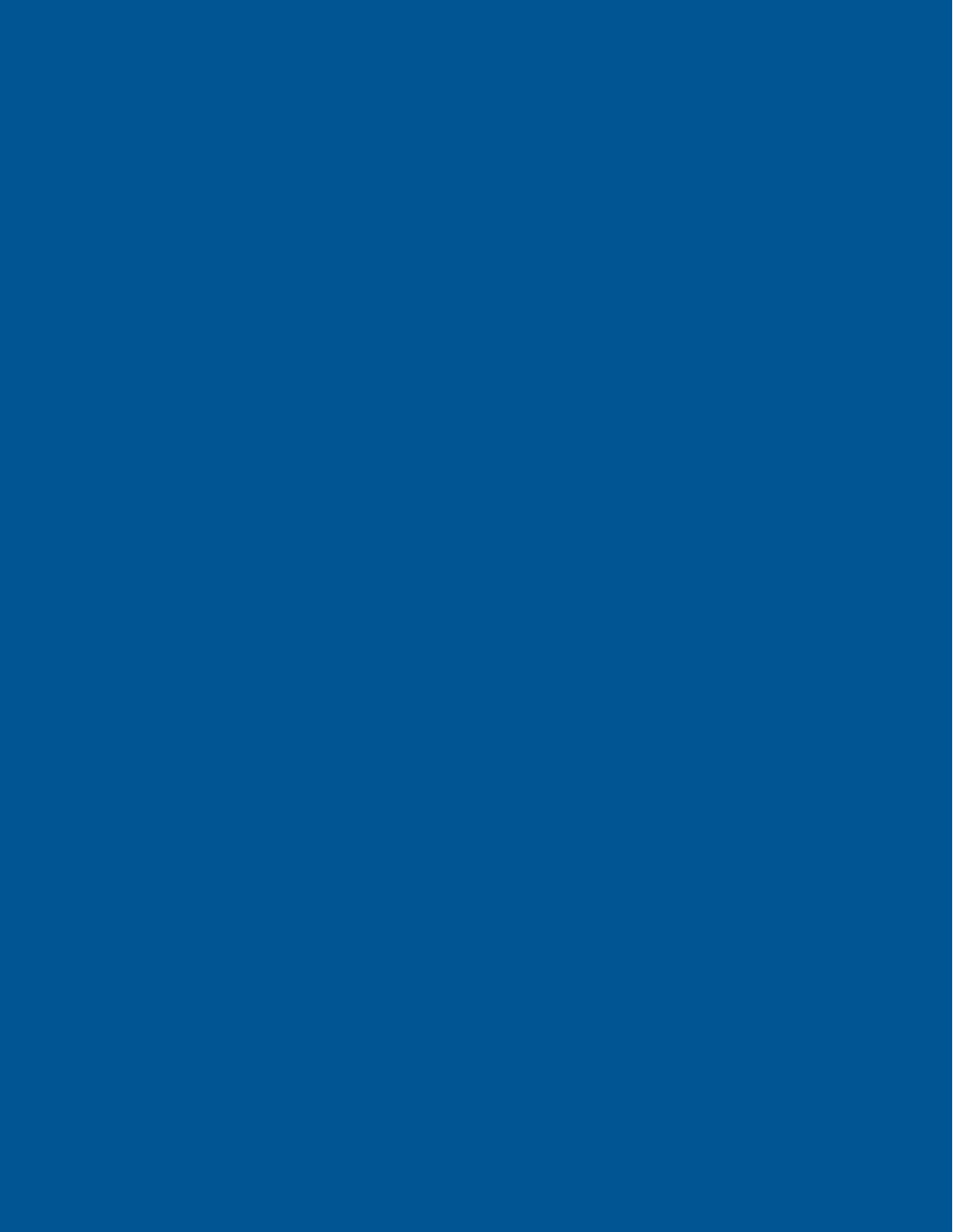1. Based on National Assessment of Educational Progress data presented in Editorial Projects in Education Research Center (2009). Education Counts. Retrieved from http:// www.edcounts.org

2. Zuckerbrod, N. (2007, October 29). More than 1 in 10 high schools in America are "dropout factories." Associated Press. Retrieved from http://www.usatoday.com/news/ nation/2007-10-29-1214322283\_x.htm

3. Strong American Schools. (2008). Diploma to nowhere. Washington, DC: Author. Retrieved from http://www. deltacostproject.org/resources/pdf/DiplomaToNowhere.pdf

4. Zuckerbrod, N. (2007, October 29); Balfanz, R., & Legters, N. (2004). Locating the dropout crisis: Which high schools produce the nation's dropouts? Where are they located? Who attends them? Baltimore, MD: John Hopkins University, Center for Social Organization of Schools; Herman, R., Dawson, P., Dee, T., Greene, J., Maynard, R., Redding, S., & Darwin, M. (2008). Turning around chronically low-performing schools: A practice guide (NCEE #2008-4020). Washington, DC: National Center for Education Evaluation and Regional Assistance, Institute of Education Sciences, U.S. Department of Education. Retrieved from http://ies.ed.gov/ncee/wwc/publications/ practiceguides

5. Balfanz, R., Bridgeland, J. M., Moore, L. A., & Fox, J. H. (2010, November). Building a grad nation: Progress and challenge in ending the high school dropout epidemic. Civic Enterprises, Everyone Graduates Center at Johns Hopkins University, and America's Promise Alliance. Retrieved from http://www.americaspromise.org/Our-Work/Grad-Nation/ Building-a-Grad-Nation.aspx

6. Maxwell, L. A. (2010, July 1). States, districts scramble on turnaround deadline. Education Week. Retrieved from http://www.edweek.org/ew/articles/2010/07/01/36sig. h29.html?qs=turnaround; Aarons, D. (2010, May 10). States, districts moving ahead on turnarounds (weblog entry). Education Week. Retrieved from http://blogs. edweek.org/edweek/District\_Dossier/2010/05/states\_ districts\_moving\_ahead.html. Throughout this report, we use the term "turnaround" not to refer specifically to the "turnaround" option under federal School Improvement Grant and Race to the Top guidance, but rather the more common usage in other sectors for a targeted strategy for rapid, dramatic change.

7. Education Secretary Arne Duncan set a national goal of turning around the 5,000 lowest-achieving schools as part of an overall strategy for lowering the dropout rate, improving high school graduation rates, and increasing college and workforce readiness. See United States Department of

Education. (2009, August 29). Obama administration announces historic opportunity to turn around nation's lowest-achieving public schools (press release). Washington, DC: Author. Retrieved from http://www.ed.gov/news/ press-releases/obama-administration-announces-historicopportunity-turn-around-nations-lowestac. Federal funding that supports school closure and turnarounds includes: Race to the Top funds (\$4.35 billion in competitive grants to states); School Improvement Grants (\$3.55 billion allocated to states according to a formula based on Title I funding levels); and Investing in Innovation Fund (i3) (\$0.65 billion in competitive grants awarded to nonprofits and school districts to expand innovative and evidence-based approaches that significantly improve student achievement).

8. Beer, M., & Nohria, N. (2000). Breaking the code of change. Cambridge, MA: Harvard Business School Press.

9. Hassel, E. A., & Hassel, B. C. (2009). Try, try again: How to triple the number of fixed failing schools without getting any better at fixing schools. Chapel Hill, NC: Public Impact. Retrieved from http://www.publicimpact.com/ publications/Public\_Impact\_Try\_Try\_Again\_Slide\_ August\_2009.pdf

10. Hassel & Hassel, Try, try again.

11. Hassel, E. A., & Hassel, B. C. (2009, Winter). The big U-turn: How to bring schools from the brink of doom to stellar success. Education Next,  $g(t)$ . Retrieved from http:// educationnext.org/the-big-uturn/; Rhim, L. M., Kowal, J. M., Hassel, B. C., & Hassel, E. A. (Public Impact). (2007). School turnarounds: A review of the cross-sector evidence on dramatic organizational improvement. Lincoln, IL: Center on Innovation & Improvement. Retrieved from http:// www.centerii.org/survey/downloads/Turnarounds-Color. pdf

12. No Child Left Behind Act of 2001, Pub. L. No. 107-110.

13. In 2009, the federal School Improvement Grant program required grantees to report annually on several indicators of school performance, including the distribution of teachers by performance level on the LEA's evaluation system, dropout rate, participation rate on state assessments, student attendance, teacher attendance, disciplinary incidents, truancy rates, the number of instructional minutes, and students enrolled in AP/IB/dual-enrollment classes. U.S.Department of Education, Office of Elementary and Secondary Education. (revised 2010, June 29). Guidance on School Improvement Grants under Section 1003(g) of the Elementary and Secondary Education Act of 1965. Retrieved from http://www2.ed.gov/programs/sif/ sigguidance05242010.pdf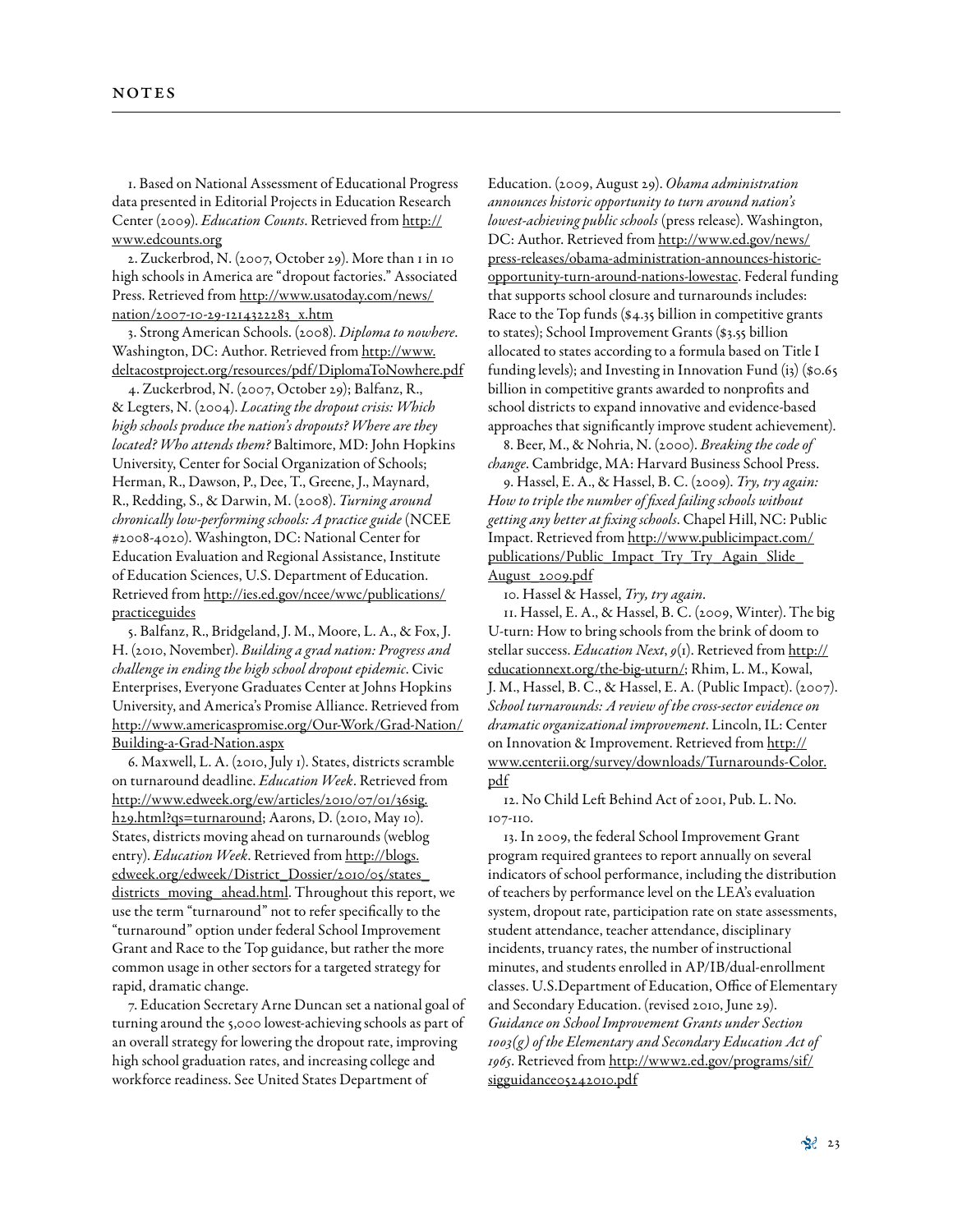14. There are a few notable differences between these industry settings and school turnarounds worth mentioning here. While these do not diminish the utility of lessons learned in other sectors, they do inform our careful analysis of how they might apply in education. Most notable, of course, is the option to abandon an investment that is not showing success — although venture capitalists and franchisors can cut ties with a venture that is not successful, education leaders maintain an obligation to students no matter the success of their school. They may abandon a particular reform strategy or replace an individual turnaround leader, but cannot simply pull students out of low-performing schools and leave them on the sidelines until new options present themselves. Organizations in other sectors also typically have flexibilities available that enable them to quickly redirect that schools often do not have. We would argue, however, that where these flexibilities are necessary to keep a change effort on track, states and districts should grant similar autonomies to schools where possible. Finally, the specific measures used as leading indicators in other sectors will often not translate precisely, if at all, to schools — students cannot be evaluated through the types of go/no-go tests used in research and development, for example, and franchise success is more likely to be linked to inputs and less likely to be tied to process variables than success in schools. But as we explain in our findings, the principles that inform the selection of leading indicators in other sectors apply directly to the education setting as well, and can provide significant guidance about the types of indicators we should be tracking in schools.

15. For another set of proposed factors to guide the selection of leading indicators, see Mass Insight Education, Evaluating school turnaround: Establishing benchmarks and metrics to assess school turnaround (Boston, MA: author, 2010). Retrieved from http://www.massinsight.org/ publications/stg-resources/117/

16. MacMillan, I. C., Siegel, R., & SubbaNarasimha, P. N. (1985). Criteria used by venture capitalists to evaluate new venture proposals. Journal of Business Venturing,  $I(1)$ , 119–128; Sykes, H. B. (1986). The anatomy of a corporate venturing program: Factors influencing success. Journal of Business Venturing,  $I(3)$ , 275–293; Dubini, P. (1989). Which venture capital backed entrepreneurs have the best chances of succeeding? Journal of Business Venturing, 4(2), 123–132; Baum, J. A. C., & Silverman, B. S. (2004). Picking winners or building them? Alliance, intellectual, and human capital as selection criteria in venture financing and performance of biotechnology startups. Journal of Business Venturing,  $19(3)$ , 411–436, citing Byrne, J. A. (2000, July 24). How a VC does it; Bob Davoli is a hands-on investor, and so far he hasn't picked a loser. Can he keep it up? Business Week. Also see Zacharakis, A. L., & Meyer, G. D. (2000). The potential

of actuarial decision models: Can they improve the venture capital investment decision? Journal of Business Venturing,  $I_5(4)$ , 323–346.

17. MacMillan, Siegel, & SubbaNarasimha, Criteria used by venture capitalists.

18. Roure, J. B., & Keeley, R. H. (1990). Predictors of success in new technology based ventures. Journal of Business Venturing,  $s(4)$ , 201–220.

19. Roure & Keeley, Predictors of success, citing Hackman, J. R., & Oldham, G. R. (1980). Work Redesign. Reading, MA: Addison-Wesley.

20. Hall, J., & Hofer, C. W. (1993). Venture capitalists' decision criteria in new venture evaluation. Journal of Business Venturing,  $8(1)$ , 25–42.

21. Baum & Silverman, Picking winners or building them?; Roure & Keeley, Predictors of success.

22. Baum & Silverman, Picking winners or building them?; Roure & Keeley, Predictors of success.

23. Steiner, L. M., Hassel, E. A., & Hassel, B. C. (Public Impact). (2008). School turnaround leaders: Competencies for success. Chicago: The Chicago Public Education Fund. Retrieved from http://www.publicimpact.com/ turnaroundcompetencies.php

24. Hassel & Hassel, The big U-turn.

25. Herman, Dawson, Dee, Greene, Maynard, Redding, & Darwin, Turning around chronically low-performing schools; Public Impact. (2008). Chicago school turnarounds: Final report. Chicago: Chicago Public Education Fund.

26. Kowal, J., Hassel, E. A., & Hassel, B. C. (Public Impact). (2009, September 15). Successful school turnarounds: Seven steps for district leaders. Washington, DC: The Center for Comprehensive School Reform and Improvement, and Learning Point Associates. Retrieved from http://www. centerforcsri.org/files/CenterIssueBriefSept09.pdf

27. Chittley-Young, R. (2009, February). Analyze this: Franchise performance indicators for tough times. FranchiseVoice; Nigrini, M. J., & Johnson, A. J. (2008). Using key performance indicators and risk measures in continuous monitoring. Journal of Emerging Technologies in Accounting, 5, 65-80.

28. Roure & Keeley, Predictors of success; Dubini, Which venture capital backed entrepreneurs have the best chances of succeeding?

29. Frazer, L., & Winzar, H. (2005). Exits and expectations: Why disappointed franchisees leave. Journal of Business Research,  $58$ (11), 1534–1542.

30. Neuer, A. (2010). Optimizing value in clinical data as standards evolve. Oracle Health Sciences. Retrieved from https://microsite.accenture.com/rdtransformation/ Documents/Accenture\_Oracle\_Clinical\_Standards.pdf

31. Berenson, A. (2006, December 3). Pfizer ends studies on drug for heart disease. The New York Times. Retrieved from http://www.nytimes.com/2006/12/03/health/03pfizer.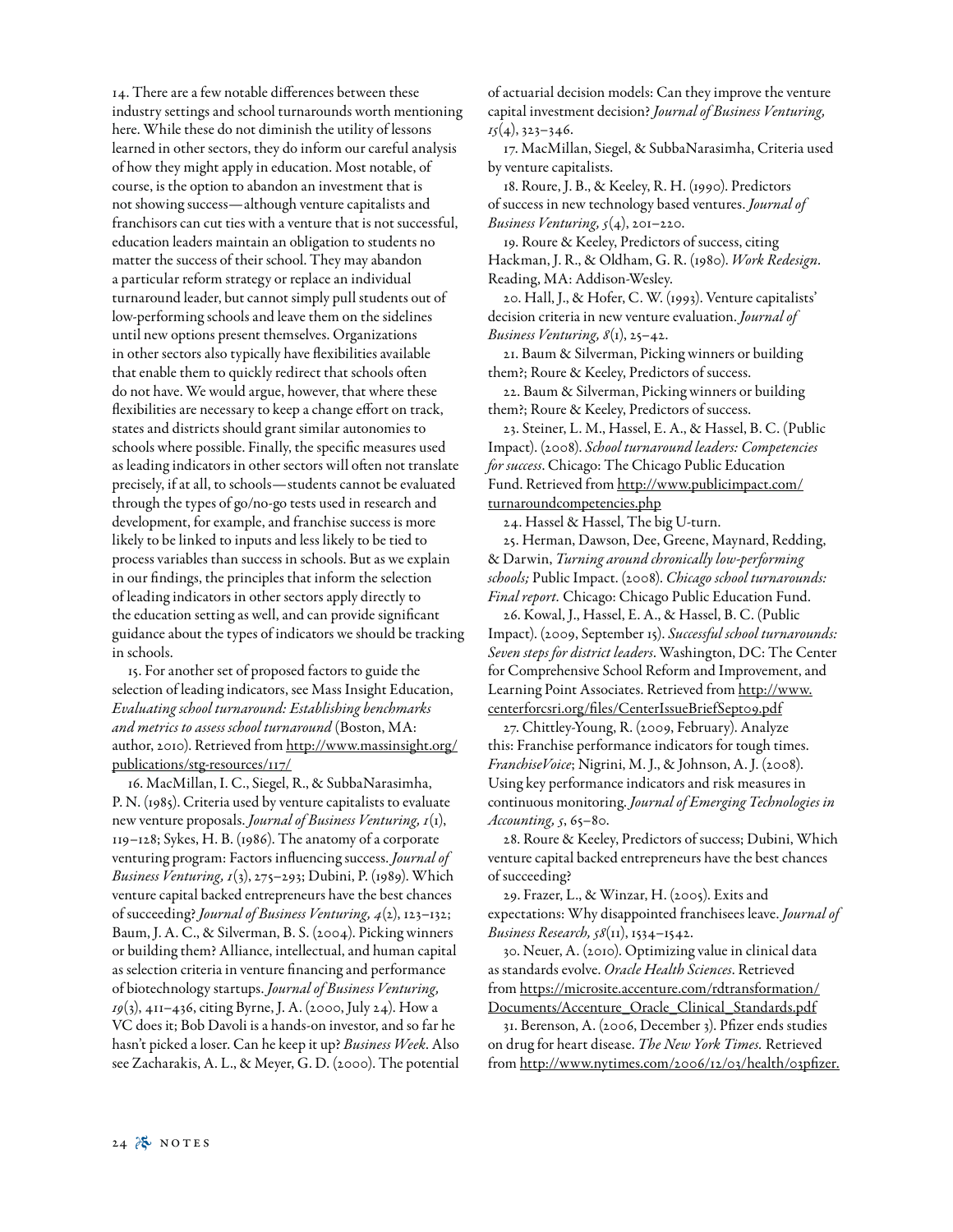html?fta=y; Cortez, M. F., & Randall, T. (2010, November 10). Merck restarts cholesterol race four years after Pfizer failure. Bloomberg News. Retrieved from http://www. bloomberg.com/news/2010-11-10/merck-restarts-cholesterolrace-four-years-after-pfizer-failure.html

32. Interview with Julie Fields Liu, director, Research Management, CoNCERT Pharmaceuticals, Inc., conducted January 5, 2011; Cortez & Randall, Merck Restarts Cholesterol Race.

33. For discussion of product characteristics that predict success, see Roure & Keeley, Predictors of success; MacMillan, Siegel, & SubbaNarasimha, Criteria used by venture capitalists; Baum & Silverman, Picking winners or building them?; and Roberts, M. J., & Barley, L. (2004). How venture capitalists evaluate potential venture opportunities (Harvard Business School Case Study #9-805- 019). For discussion of market characteristics that predict success, see MacMillan, Siegel, & SubbaNarasimha, Criteria used by venture capitalists; Kaplan, S. N., & Stromberg, P. (2004). Characteristics, contracts, and actions: Evidence from venture capitalist analyses. The Journal of Finance, 59(5), 2177–2210; Zider, B. (1998, November-December). How venture capital works. Harvard Business Review,  $76(6)$ , 131-139; Roberts & Barley, How venture capitalists evaluate; Roure & Keeley, Predictors of success; Gartner, W. B., Starr, J. A., & Bhat, S. (1998). Predicting new venture survival: An analysis of "Anatomy of a start-up." Cases from Inc. magazine. Journal of Business Venturing,  $I_4(2)$ ,  $2I_5-232$ ; MacMillan, I. C., Zemann, L., & SubbaNarasimha, P. N. (1987). Criteria distinguishing successful from unsuccessful ventures in the venture screening process. Journal of Business Venturing,  $2(2)$ , 123–137; Shepherd, D. A. (1999). Venture capitalists' assessment of new venture survival. Management Science,  $45(5)$ ,  $621-632$ .

34. Kaplan, S. N., & Stromberg, P. (2000, September). How do venture capitalists choose and manage their investments? Working paper, University of Chicago.

35. Bremser, W. G., & Barsky, N. P. (2004). Utilizing the balanced scorecard for R&D performance measurement.  $R\acute{e}rDManagement$ , 34(3), 229–238; Ding, M., & Eliashberg, J. (2002). Structuring the new product development pipeline. Management Science, 48(3), 343–363; Kaplan & Stromberg, How Do Venture Capitalists Choose?; interview with Julie Fields Liu.

36. Interview with Julie Fields Liu; Chan, T., Nickerson, J. A., & Owan, H. (2007). Strategic management of R&D pipelines with cospecialized investments and technology markets. Management Science, 53(4), 667–682; Kaplan & Stromberg, How Do Venture Capitalists Choose?; Blau, G., Mehta, B., Bose, S., Pekny, J., Sinclair, G., Keunker, K., & Bunch, P. (2000). Risk management in the development of new products in highly regulated industries. Computers and Chemical Engineering,  $24(2-7)$ , 659–664.

37. Rhim, Kowal, Hassel, & Hassel, School turnarounds. 38. Roberts & Barley, How venture capitalists evaluate. 39. Roberts & Barley, How venture capitalists evaluate. 40. For a full list of competencies within each cluster, see Steiner, Hassel, & Hassel, School turnaround leaders.

41. For example, increasing third-grade reading proficiency rates by 35 points in the first year.

42. For example, individual student-level progress over time; percentage of students performing below grade level, on track to reach grade level, at or above grade level; acceleration of student progress; number of course failures.

43. Bremser & Barsky, Utilizing the balanced scorecard. 44. Gompers, P. A. (1995). Optimal investment, monitoring, and the staging of venture capital. The Journal of Finance,  $50(5)$ ,  $1461 - 1489$ .

45. See Bambrick-Santoyo, P. (2010). Driven by data: A practical guide to improve instruction. San Francisco: Jossey-Bass. Also see successful i3 application submitted by Achievement Network (2010). Narrative retrieved from: http://www2.ed.gov/programs/innovation/2010/narratives/ u396c100771.pdf

46. Zider, How venture capital works.

47. Gompers, Optimal investment, citing Gorman, M., & Sahlman, W. (1989). What do venture capitalists do? Journal of Business Venturing,  $4(4)$ ,  $231-248$ .

48. Schwienbacher, A. (2005, January). An empirical analysis of venture capital exits in Europe and the United States. EFA 2002 Berlin Meetings Discussion Paper. Also see Hellman, T. (1998). The allocation of control rights in venture capital contracts. Rand Journal of Economics,  $29(1)$ ,  $57-76$ ; Hellman, T., & Puri, M. (2000). The interaction between product market and financing strategy: The role of venture capital. *Review of Financial Studies*,  $13(4)$ ,  $959-984$ ; Hellman, T., & Puri, M. (2002). Venture capital and the professionalization of start-up Firms: empirical evidence. The Journal of Finance,  $57(i)$ ,  $169-197$ .

49. Schwienbacher, An empirical analysis of venture capital exits; Davila, A., Foster, G., & Gupta, M. (2003). Staging venture capital: Empirical evidence on the differential roles of early versus late rounds. Working paper. Retrieved from http://apps.olin.wustl.edu/workingpapers/pdf/2003- 07-003.pdf; Kaplan & Stromberg, How do venture capitalists choose? Also see Hellman, The allocation of control rights; Hellman & Puri, Interaction between product market and financing strategy; Hellman & Puri, Venture capital and the professionalization of start-up firms.

50. Gompers, Optimal investment.

51. Lerner, J. (1995). Venture capitalists and the oversight of private firms. The Journal of Finance,  $50(1)$ ,  $301-319$ .

52. Petty, J. S., & Gruber, M. (2011). 'In pursuit of the real deal': A longitudinal study of VC decision making. Journal of Business Venturing, 26, 172–188.

53. Gompers, P. A., & Lerner, J. (2001). The venture